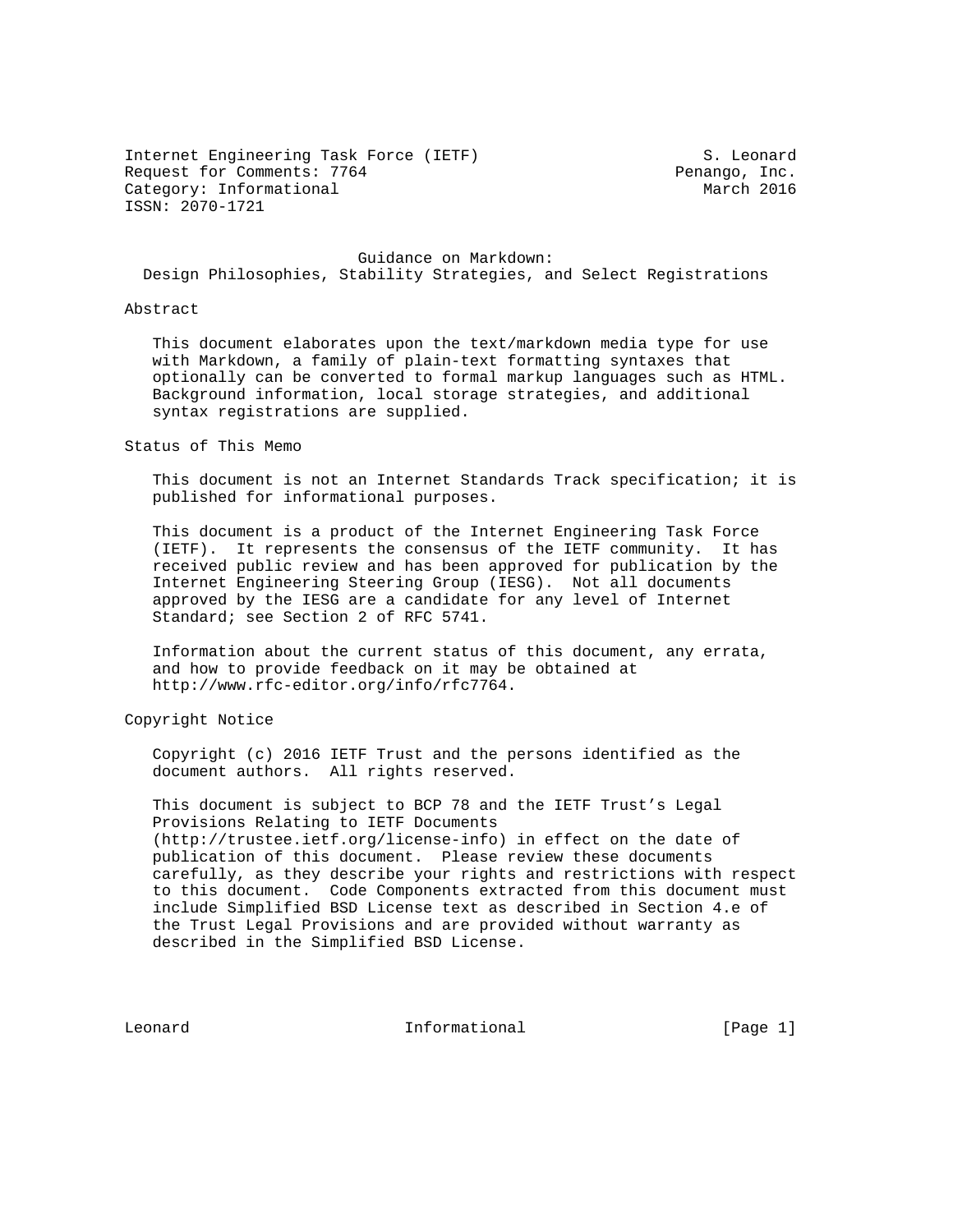# Table of Contents

|                                                              |  | 3               |
|--------------------------------------------------------------|--|-----------------|
|                                                              |  | 3               |
| 1.2. Markdown Design Philosophy                              |  | $\overline{4}$  |
|                                                              |  | $\overline{5}$  |
| 1.4. Uses of Labeling Markdown Content as text/markdown      |  | $6\overline{6}$ |
|                                                              |  | $6\overline{6}$ |
| 2. Strategies for Preserving Media Type and Parameters       |  | $7\overline{ }$ |
| 2.1. Map to Filename and Attributes                          |  | $\overline{7}$  |
| 2.2. Store Headers in Adjacent File                          |  | 8               |
| 2.3. "Arm" Content with MIME Headers                         |  | 8               |
| 2.4. Create a Local Batch Script                             |  | 9               |
| 2.5. Process the Markdown in Advance                         |  | 9               |
|                                                              |  | 9               |
|                                                              |  | 9               |
|                                                              |  | $\mathsf{Q}$    |
|                                                              |  |                 |
| Registration Templates for Common Markdown Syntaxes 10<br>3. |  |                 |
|                                                              |  |                 |
| 3.2. GitHub-Flavored Markdown 11                             |  |                 |
|                                                              |  |                 |
| 3.4. Fountain (Fountain.io) 14                               |  |                 |
|                                                              |  |                 |
| 3.6. kramdown-rfc2629 (Markdown for RFCs) 15                 |  |                 |
| $3.7.$ rfc7328 (Pandoc2rfc) 16                               |  |                 |
|                                                              |  |                 |
| 4. Examples for Common Markdown Syntaxes 17                  |  |                 |
|                                                              |  |                 |
| 4.2. GitHub Flavored Markdown 18                             |  |                 |
|                                                              |  |                 |
| 4.4. Fountain (Fountain.io) 20                               |  |                 |
|                                                              |  |                 |
|                                                              |  |                 |
| 4.6. kramdown-rfc2629 (Markdown for RFCs) 22                 |  |                 |
|                                                              |  |                 |
|                                                              |  |                 |
|                                                              |  |                 |
|                                                              |  |                 |
| 7.1. Normative References 26                                 |  |                 |
| 7.2. Informative References 26                               |  |                 |
|                                                              |  |                 |

Leonard **Informational Informational** [Page 2]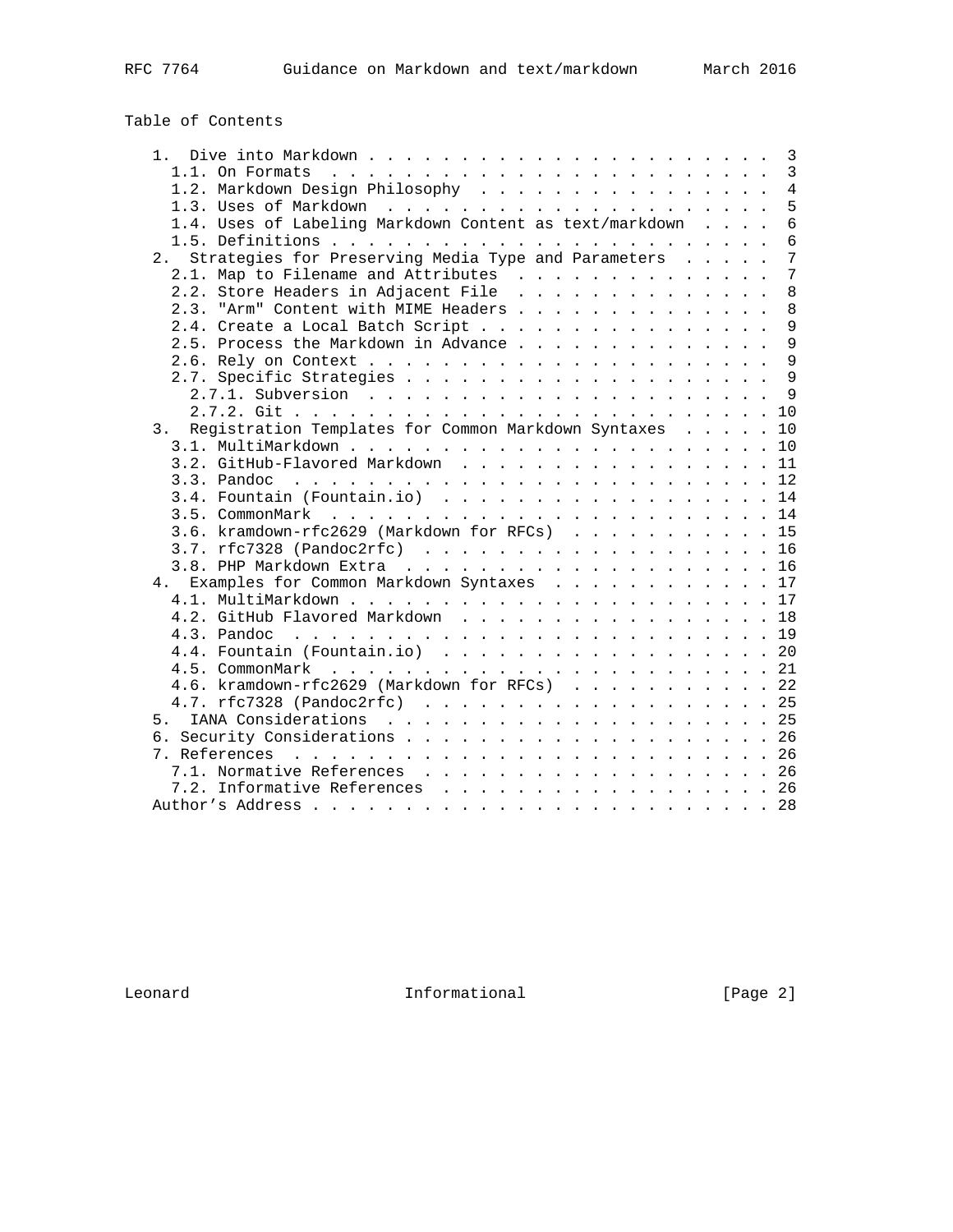## 1. Dive into Markdown

 This document serves as an informational companion to [RFC7763], the text/markdown media type registration. It should be considered jointly with [RFC7763].

 "Sometimes the truth of a thing is not so much in the think of it, but in the feel of it." -- Stanley Kubrick

### 1.1. On Formats

 In computer systems, textual data is stored and processed using a continuum of techniques. On the one end is plain text: computer encoded text that consists only of a sequence of code points from a given standard, with no other formatting or structural information [UNICODE]. Plain text provides /some/ fixed facilities for formatting instructions (namely, codes in the character set that have meanings other than "represent this character graphically on the output medium"); however, these facilities are not particularly extensible. Compare with Section 4.2.1 of [RFC6838]. Applications may neuter the effects of these special characters by prohibiting them or by ignoring their dictated meanings, as is the case with how modern applications treat most control characters in US-ASCII. On this end, any text reader or editor that interprets the character set can be used to see or manipulate the text. If some characters are corrupted, the corruption is unlikely to affect the ability of a computer system to process the text (even if the human meaning is changed).

 On the other end is binary data: a sequence of bits intended for some computer application to interpret and act upon. Binary formats are flexible in that they can store non-textual data efficiently (perhaps storing no text at all, or only storing certain kinds of text for very specialized purposes). Binary formats require an application to be coded specifically to handle the format; no partial interoperability is possible. Furthermore, if even one bit is corrupted in a binary format, it may prevent an application from processing any of the data correctly.

 Between these two extremes lies formatted text, i.e., text that includes non-textual information coded in a particular way, that affects the interpretation of the text by computer programs. Formatted text is distinct from plain text and binary data in that the non-textual information is encoded into textual characters that are assigned specialized meanings not defined by the character set. With a regular text editor and a standard keyboard (or other standard input mechanism), a user can enter these textual characters to express the non-textual meanings. For example, a character like "<"

Leonard **Informational Informational** [Page 3]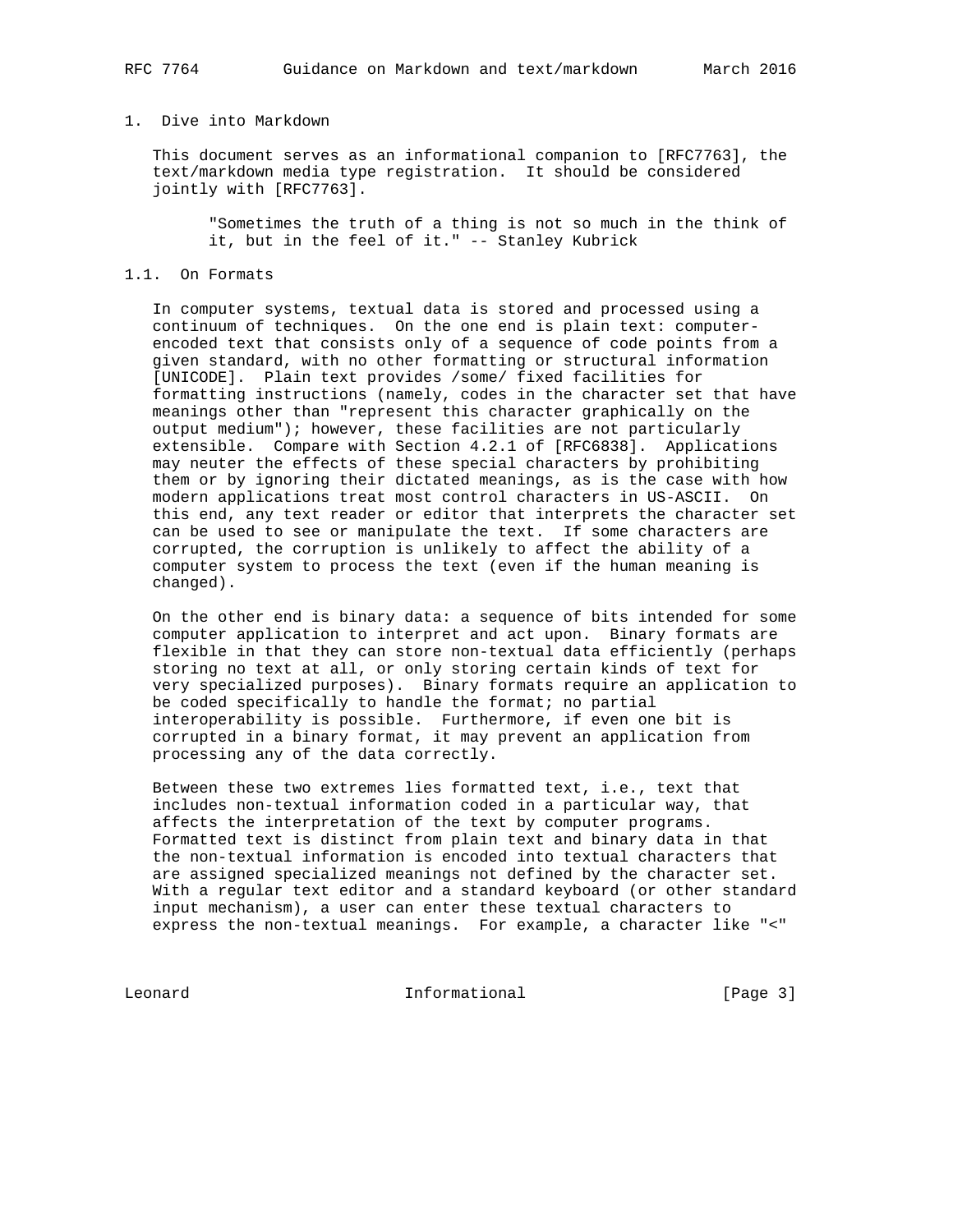no longer means "LESS-THAN SIGN"; it means the start of a tag or element that affects the document in some way.

 On the formal end of the formatted text spectrum is markup, a family of languages for annotating a document in such a way that the annotations are syntactically distinguishable from the text. Markup languages are (reasonably) well-specified and tend to follow (mostly) standardized syntax rules. Examples of markup languages include Standard Generalized Markup Language (SGML), HTML, XML, and LaTeX. Standardized rules lead to interoperability between markup processors, but a skill requirement for new (human) users of the language that they learn these rules in order to do useful work. This imposition makes markup less accessible for non-technical users (i.e., users who are unwilling or unable to invest in the requisite skill development).

| informal   | /---------formatted text----------\ |                                             | formal |
|------------|-------------------------------------|---------------------------------------------|--------|
|            |                                     |                                             |        |
| plain text |                                     | informal markup formal markup binary format |        |
|            | (Markdown)                          | (HTML, XML, etc.)                           |        |

Figure 1: Degrees of Formality in Data-Storage Formats for Text

 On the informal end of the spectrum are lightweight markup languages. In comparison with formal markup like XML, lightweight markup uses simple syntax, and is designed to be easy for humans to enter with basic text editors. Markdown, the subject of this document, is an /informal/ plain-text formatting syntax that is intentionally targeted at non-technical users (i.e., users upon whom little to no skill development is imposed) using unspecialized tools (i.e., text boxes). Jeff Atwood once described these informal markup languages as "humane" [HUMANE].

#### 1.2. Markdown Design Philosophy

 Markdown specifically is a family of syntaxes that are based on the original work of John Gruber with substantial contributions from Aaron Swartz, released in 2004 [MARKDOWN]. Since its release, a number of web or web-facing applications have incorporated Markdown into their text-entry systems, frequently with custom extensions. Fed up with the complexity and security pitfalls of formal markup languages (e.g., HTML5) and proprietary binary formats (e.g., commercial word-processing software), yet unwilling to be confined to the restrictions of plain text, many users have turned to Markdown for document processing. Whole toolchains now exist to support Markdown for online and offline projects.

Leonard **Informational Informational** [Page 4]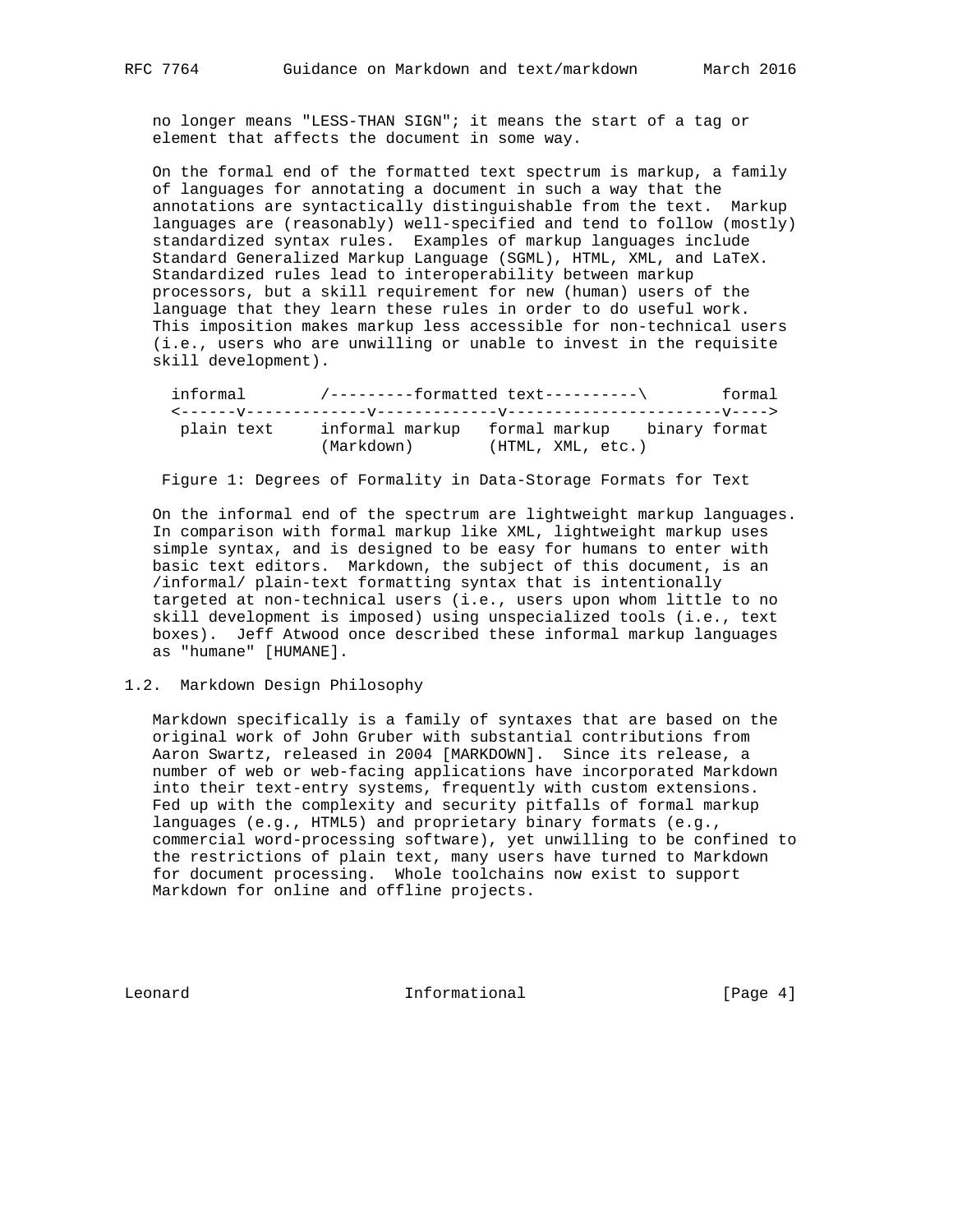Informality is a bedrock premise of Gruber's design. Gruber created Markdown after disastrous experiences with strict XML and XHTML processing of syndicated feeds. In Mark Pilgrim's "thought experiment", several websites went down because one site included invalid XHTML in a blog post, which was automatically copied via trackbacks across other sites [DIN2MD]. These scenarios led Gruber to believe that clients (e.g., web browsers) SHOULD try to make sense of data that they receive, rather than rejecting data simply because it fails to adhere to strict, unforgiving standards. (In [DIN2MD], Gruber compared Postel's Law [RFC793] with the XML standard, which says: "Once a fatal error is detected [...] the processor MUST NOT continue normal processing" [XML1.0-5].) As a result, there is no such thing as "invalid" Markdown, there is no standard demanding adherence to the Markdown syntax, and there is no governing body that guides or impedes its development. If the Markdown syntax does not result in the "right" output (defined as output that the author wants, not output that adheres to some dictated system of rules), Gruber's view is that the author either should keep on experimenting or should change the processor to address the author's particular needs (see [MARKDOWN] Readme and [MD102b8] perldoc; see also [CATPICS]).

#### 1.3. Uses of Markdown

 Since its introduction in 2004, Markdown has enjoyed remarkable success. Markdown works for users for three key reasons. First, the markup instructions (in text) look similar to the markup that they represent; therefore, the cognitive burden to learn the syntax is low. Second, the primary arbiter of the syntax's success is \*running code\*. The tool that converts the Markdown to a presentable format, and not a series of formal pronouncements by a standards body, is the basis for whether syntactic elements matter. Third, Markdown has become something of an Internet meme [INETMEME], in that Markdown gets received, reinterpreted, and reworked as additional communities encounter it. There are communities that are using Markdown for scholarly writing [OCCASION], for screenplays [FOUNTAIN], and even for mathematical formulae [MATHDOWN]. Clearly, a screenwriter has no use for specialized Markdown syntax for mathematicians; likewise, mathematicians do not need to identify characters or props in common ways. The overall gist is that all of these communities can take the common elements of Markdown (which are rooted in the common elements of HTML circa 2004) and build on them in ways that best fit their needs.

Leonard **Informational Informational** [Page 5]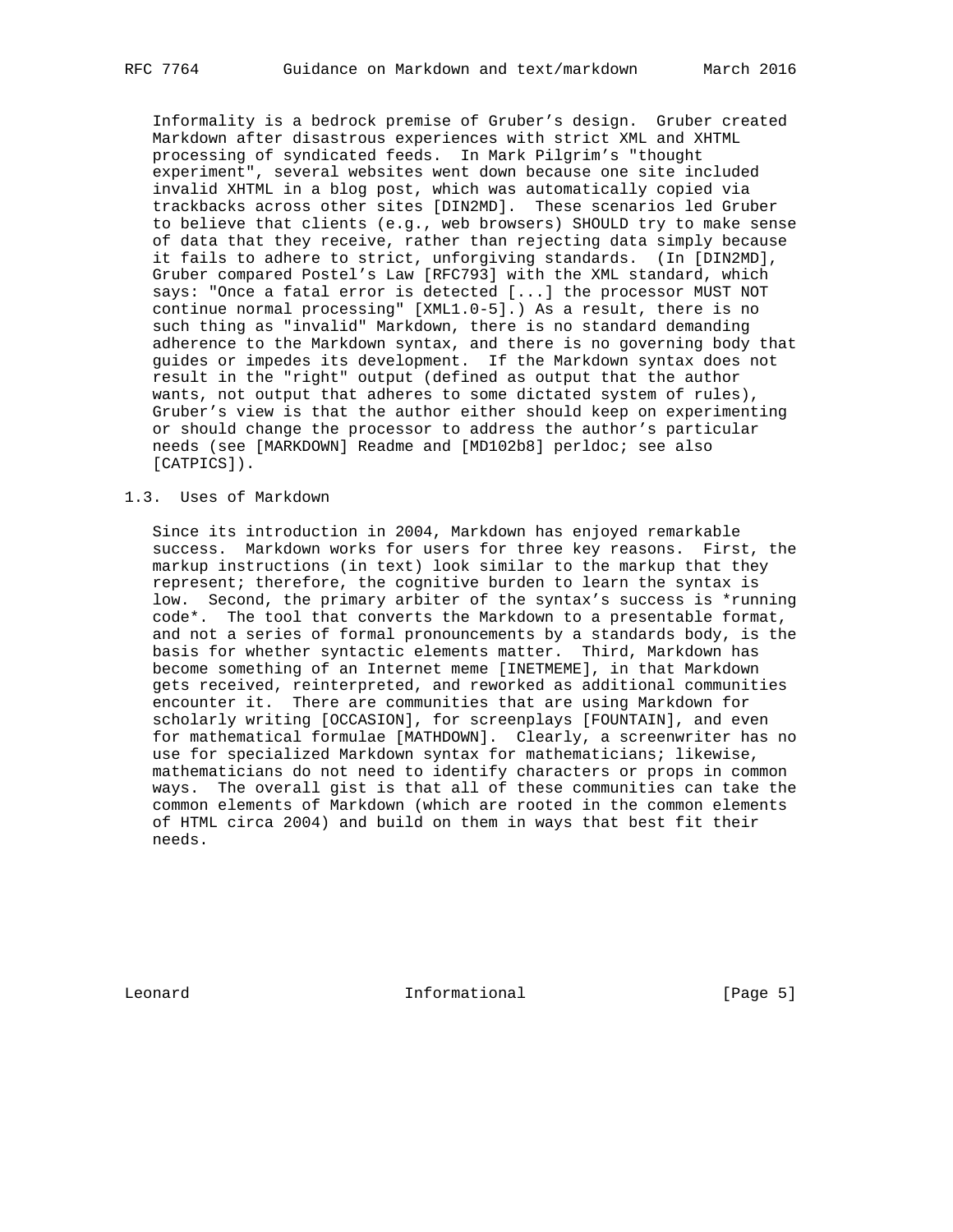#### 1.4. Uses of Labeling Markdown Content as text/markdown

 The primary purpose of an Internet media type is to label "content" on the Internet, as distinct from "files". Content is any computer readable format that can be represented as a primary sequence of octets, along with type-specific metadata (parameters) and type agnostic metadata (protocol dependent). From this description, it is apparent that appending ".markdown" to the end of a filename is not a sufficient means to identify Markdown. Filenames are properties of files in file systems, but Markdown frequently exists in databases or content management systems (CMSes) where the file metaphor does not apply. One CMS [RAILFROG] uses media types to select appropriate processing, so a media type is necessary for the safe and interoperable use of Markdown.

 Unlike complete HTML documents, [MDSYNTAX] provides no means to include metadata in the content stream. Several derivative flavors have invented metadata incorporation schemes (e.g., [MULTIMD]), but these schemes only address specific use cases. In general, the metadata must be supplied via supplementary means in an encapsulating protocol, format, or convention. The relationship between the content and the metadata is not directly addressed here or in [RFC7763]; however, by identifying Markdown with a media type, Markdown content can participate as a first-class citizen with a wide spectrum of metadata schemes.

 Finally, registering a media type through the IETF process is not trivial. Markdown can no longer be considered a "vendor"-specific innovation, but the registration requirements even in the vendor tree have proven to be overly burdensome for most Markdown implementers. Moreover, registering hundreds of Markdown variants with distinct media types would impede interoperability: virtually all Markdown content can be processed by virtually any Markdown processor, with varying degrees of success. The goal of [RFC7763] is to reduce all of these burdens by having one media type that accommodates diversity and eases registration.

# 1.5. Definitions

 The key words "MUST", "MUST NOT", "REQUIRED", "SHALL", "SHALL NOT", "SHOULD", "SHOULD NOT", "RECOMMENDED", "MAY", and "OPTIONAL" in this document are to be interpreted as described in [RFC2119].

 Since Markdown signifies a family of related formats with varying degrees of formal documentation and implementation, this specification uses the term "variant" to identify such formats.

Leonard **Informational Informational** [Page 6]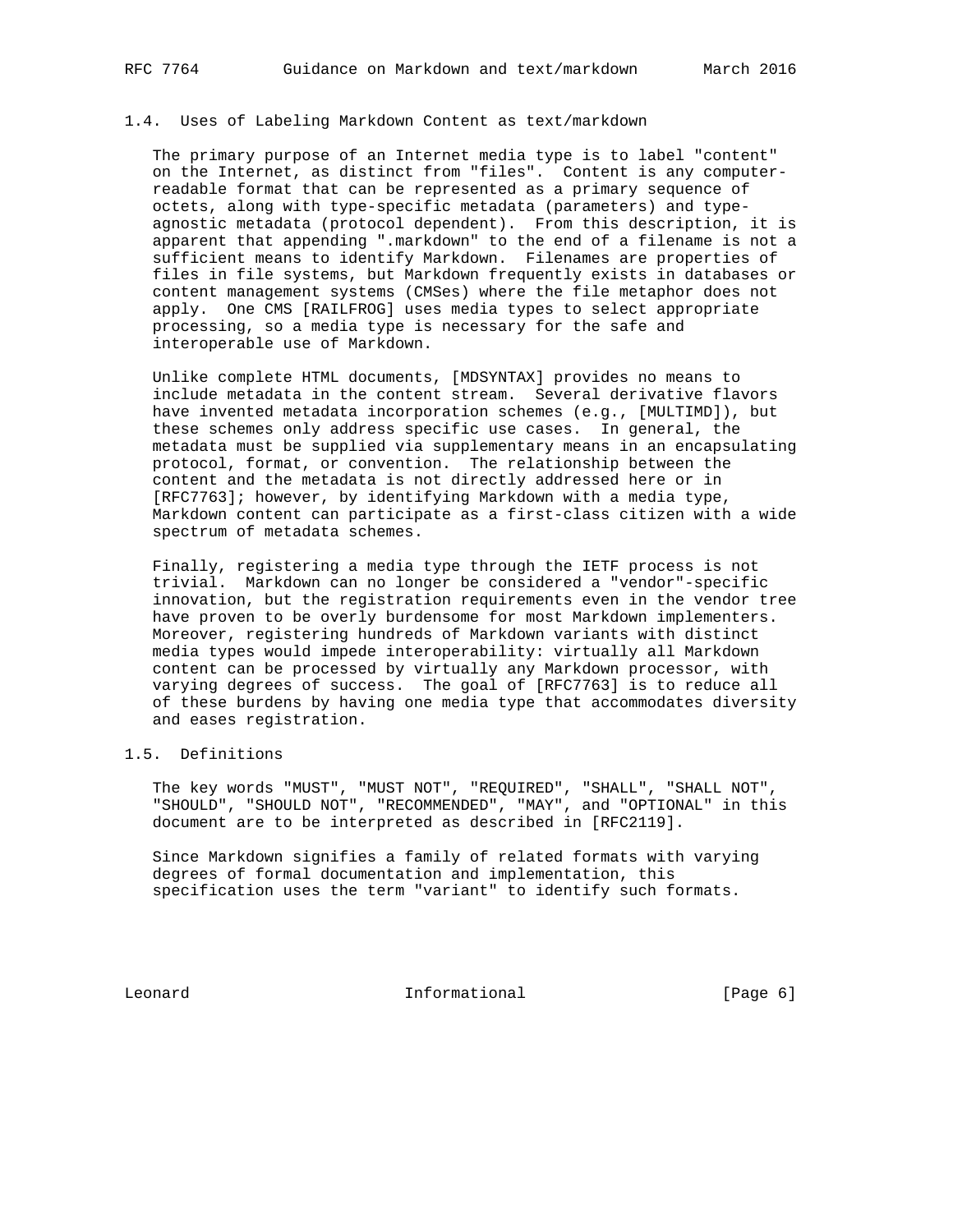## 2. Strategies for Preserving Media Type and Parameters

 The purpose of this document and [RFC7763] is to promote interoperability between different Markdown-related systems, preserving the author's intent. While [MARKDOWN] was designed by Gruber in 2004 as a simple way to write blog posts and comments, as of 2014 Markdown and its derivatives are rapidly becoming the formats of record for many communities and use cases. While an individual member of (or software tool for) a community can probably look at some "Markdown" and declare its meaning intuitively obvious, software systems in different communities (or different times) need help. [MDSYNTAX] does not have a signaling mechanism like <!DOCTYPE>, so tagging Markdown internally is simply out of the question. Once tags or metadata are introduced, the content is no longer "just" Markdown.

 Some commentators have suggested that an in-band signaling mechanism, such as in Markdown link definitions at the top of the content, could be used to signal the variant. Unfortunately, this signaling mechanism is incompatible with other Markdown variants (e.g., [PANDOC]) that expect their own kinds of metadata at the top of the file. Markdown content is just a stream of text; the semantics of that text can only be furnished by context.

 The media type and variant parameter in [RFC7763] furnish this missing context, while allowing for additional extensibility. This section covers strategies for how an application might preserve metadata when it leaves the domain of IETF protocols.

 [RFC7763] only defines two parameters: the charset parameter (required for all text/\* media types) and the variant parameter. [RFC6657] provides guidance on character-set parameter handling. The variant parameter provides a simple identifier -- nothing less or more. Variants are allowed to define additional parameters when sent with the text/markdown media type; the variant can also introduce control information into the textual content stream (such as via a metadata block). Neither [RFC7763] nor this specification recommend any particular approach. However, the philosophy behind [RFC7763] is to preserve formats rather than create new ones, since supporting existing toolchains is more realistic than creating novel ones that lack traction in the Markdown community.

2.1. Map to Filename and Attributes

 This strategy is to map the media type, variant, and parameters to "attributes" or "forks" in the local convention. Firstly, Markdown content saved to a file should have an appropriate file extension ending in .md or .markdown, which serves to disambiguate it from other kinds of files. The character repertoire of variant

Leonard **Informational Informational** [Page 7]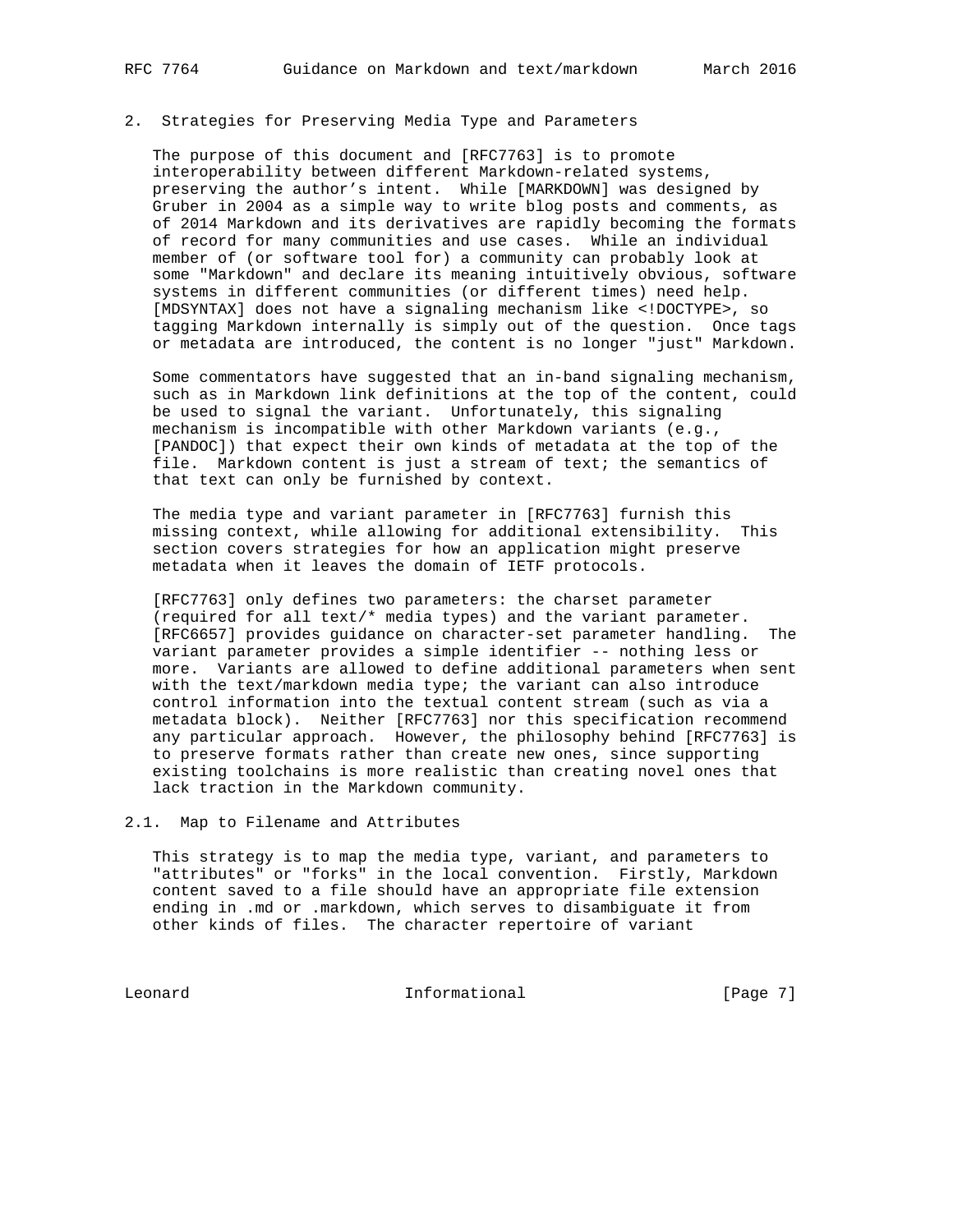identifiers in [RFC7763] is designed to be compatible with most filename conventions. Therefore, a recommended strategy is to record the variant identifier as the prefix to the file extension. For example, for [PANDOC] content, a file could be named "example.pandoc.markdown".

 Many filesystems are case-sensitive or case-preserving; however, file extensions tend to be all lowercase. This document takes no position on whether variant identifiers should be case-preserved or all lowercase when Markdown content is written to a file. However, when the variant identifier is read to influence operational behavior, it needs to be compared case-insensitively.

 Many modern filesystems support "extended attributes", "alternate data streams", or "resource forks". Some version control systems support named properties. If the variant defines additional parameters, these parameters should be stored in these resources, where the parameter name includes the name of the resource, and the parameter value is the value of the resource (data in the resource), preferably UTF-8 encoded (unless the parameter definition explicitly defines a different encoding or repertoire). The variant identifier itself should be stored in a resource with a name including the term "variant" (possibly including other decorations to avoid namespace collisions).

2.2. Store Headers in Adjacent File

 This strategy is to save the Markdown content in a first file and to save the metadata (specifically the Content-Type header) in a second file with a filename that is rationally related to the first filename. For example, if the first file is named "readme.markdown", the second file could be named "readme.markdown.headers". (If stored in a database, the analogy would be to store the metadata in a second table with a field that is a key to the first table.) This header file has the media type message/global-headers [RFC6533] (".u8hdr" suggestion notwithstanding).

# 2.3. "Arm" Content with MIME Headers

 This strategy is to save the Markdown content along with its headers in a file, "arming" the content by prepending the MIME headers (specifically the Content-Type header). It should be appreciated that the file is no longer a "Markdown file"; rather, it is an Internet Message Format file (e.g., [RFC5322]) with a Markdown content part. Therefore, the file should have an Internet message extension (e.g., ".eml", ".msg", or ".u8msg"), not a Markdown extension (e.g., ".md" or ".markdown").

Leonard **Informational Informational** [Page 8]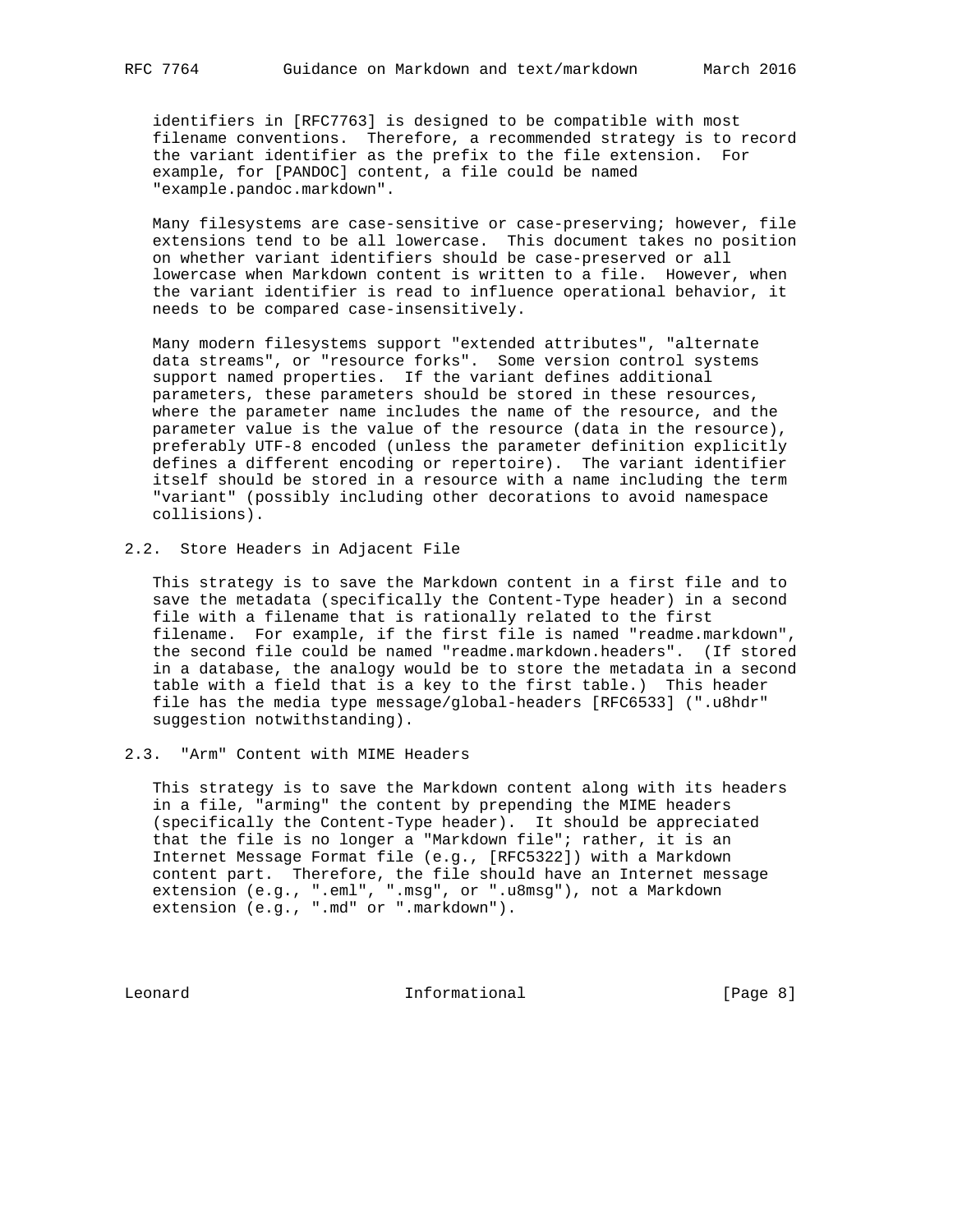## 2.4. Create a Local Batch Script

 This strategy is to translate the processing instructions inferred from the Content-Type and other parameters (e.g., Content- Disposition) into a sequence of commands in the local convention, storing those commands in a batch script. For example, when a MIME aware client stores some Markdown to disk, the client can save a Makefile in the same directory with commands that are appropriate (and safe) for the local system.

### 2.5. Process the Markdown in Advance

 This strategy is to process the Markdown into the formal markup, before a recipient receives it; this eliminates ambiguities. Once the Markdown is processed into (for example) valid XHTML, an application can save a file as "doc.xhtml" or can send MIME content as application/xhtml+xml with no further loss of metadata. While unambiguous, this process may not be reversible.

#### 2.6. Rely on Context

 This last strategy is to use or create context to determine how to interpret the Markdown. For example, Markdown content that is of the Fountain.io type [FOUNTAIN] could be saved with the filename "script.fountain" instead of "script.markdown". Alternatively, scripts could be stored in a "/screenplays" directory while other kinds of Markdown could be stored elsewhere. For reasons that should be intuitively obvious, this method is the most error-prone. "Context" can be easily lost over time, and the trend of passing Markdown between systems -- taking them \*out\* of context -- is increasing.

## 2.7. Specific Strategies

#### 2.7.1. Subversion

 This subsection covers a preservation strategy in Subversion [SVN], a common client-server version control system.

 Subversion supports named properties. The "svn:mime-type" property duplicates the entire Content-Type header, so parameters SHOULD be stored there (Section 2.1). The filename SHOULD be consistent with this Content-Type header, i.e., the extension SHOULD be the variant identifier plus ".markdown" (Section 2.1).

Leonard **Informational Informational** [Page 9]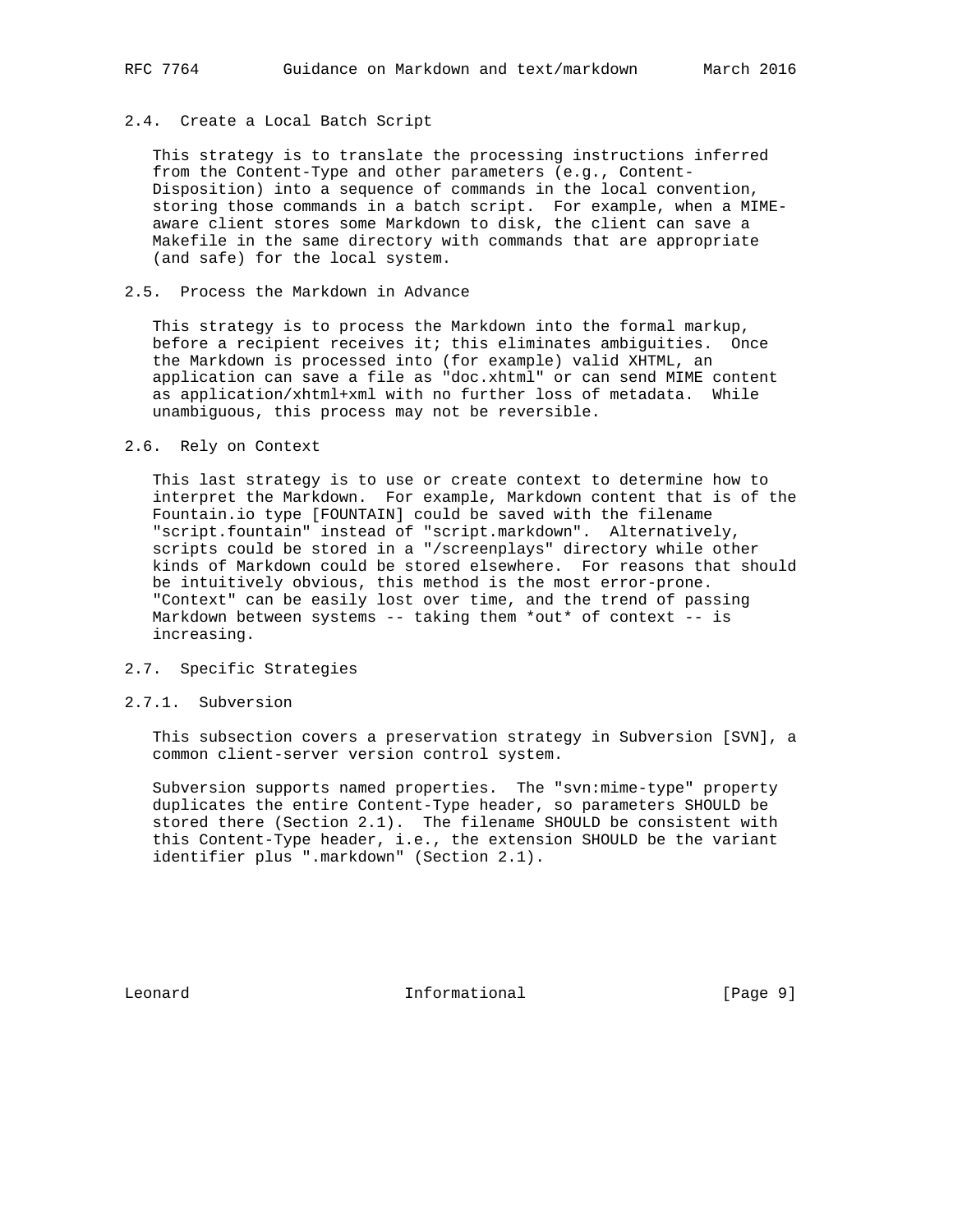2.7.2. Git

 This subsection covers a preservation strategy in Git [GIT], a common distributed version control system.

 Versions of Git as of the time of this writing do not support arbitrary metadata storage; however, third-party projects add this support.

 If Git is used without a metadata storage service, then a reasonable strategy is to include the variant identifier in the filename (Section 2.1). The default text encoding SHOULD be UTF-8. For other or different properties, a header file SHOULD be recorded alongside the Markdown file (Section 2.2).

 If a metadata storage service is used with Git, then use a convention that is most analogous to the service. For example, the "metastore" project emulates extended attributes (xattrs) of a POSIX-like system, so whatever "xattr" methodology is developed would be usable with metastore and Git.

3. Registration Templates for Common Markdown Syntaxes

 The purpose of this section is to register certain syntaxes in the "Markdown Variants" registry [RFC7763] because they illustrate particularly interesting use cases or are broadly applicable to the Internet community; thus, these syntaxes would benefit from the level of review associated with publication as IETF documents.

3.1. MultiMarkdown

Identifier: MultiMarkdown

Name: MultiMarkdown

Description:

 MultiMarkdown (MMD) is a superset of "Original". It adds multiple syntax features (tables, footnotes, and citations, to name a few) and is intended to output to various formats. Additionally, it builds in "smart" typography for various languages (proper left and right-sided quotes, for example).

Leonard **Informational Informational** [Page 10]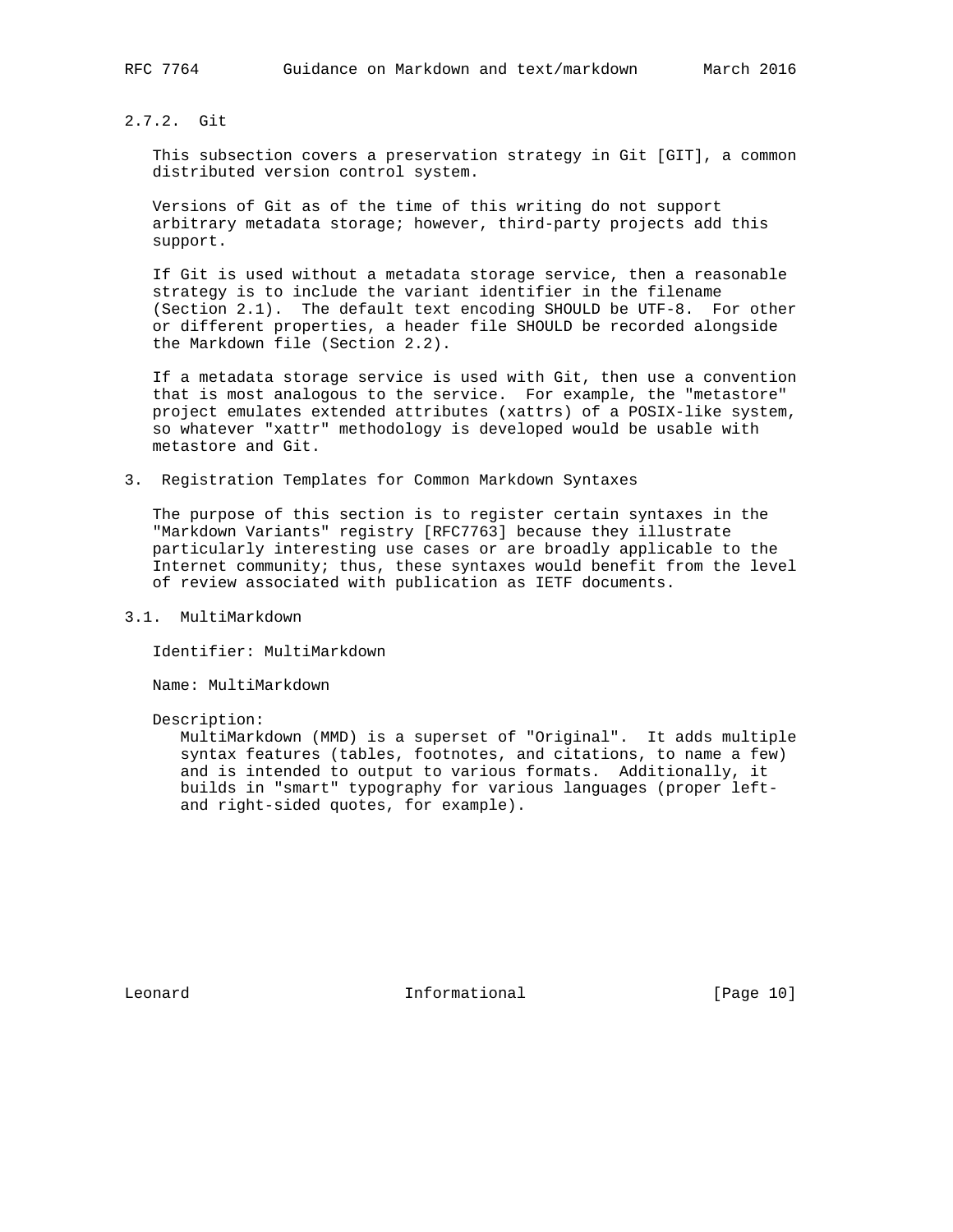```
 Additional Parameters:
       options: String with zero or more of the following tokens
       delimited by whitespace (WSP):
             "memoir" / "beamer"
             "full" / "snippet"
             "process-html"
             "random-footnote-identifiers"
             "accept"
             "reject"
             "nosmart"
             "nonotes"
             "nolabels"
             "nomask"
             The meanings of these tokens are defined in the
             MultiMarkdown documentation.
    References:
       <http://fletcher.github.io/MultiMarkdown-4/syntax>
    Contact Information:
       (individual) Fletcher T. Penney <fletcher@fletcherpenney.net>
                     <http://fletcherpenney.net/multimarkdown/>
3.2. GitHub Flavored Markdown
    Identifier: GFM
   Name: GitHub Flavored Markdown
       Description:
       "Original" with the following differences:
       1. Multiple underscores in words
       2. URL (URI) autolinking
       3. Strikethrough
       4. Fenced code blocks
       5. Syntax highlighting
       6. Tables (- for rows; | for columns; : for alignment)
       7. Only some HTML allowed; sanitization is integral to the format
   References:
       <https://help.github.com/articles/github-flavored-markdown/>
       <https://github.com/github/markup/tree/master#html-sanitization>
    Contact Information:
       (corporate) GitHub, Inc. <https://github.com/contact>
```
Leonard **Informational Informational** [Page 11]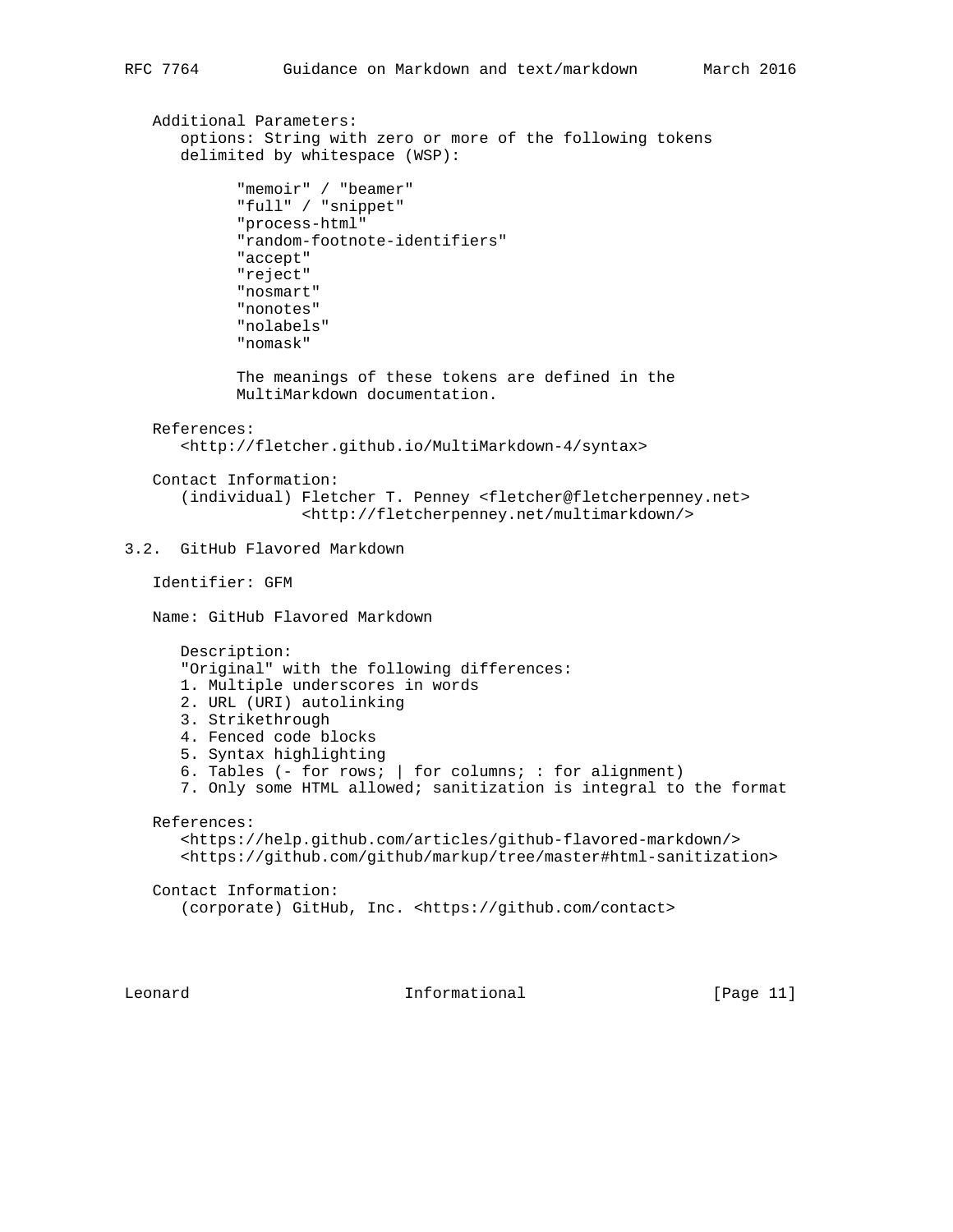3.3. Pandoc

Identifier: pandoc

Name: Pandoc

Description:

 Markdown is designed to be easy to write and to read: the content should be publishable as-is, as plain text, without looking like it has been marked up with tags or formatting instructions. Yet whereas "Original" has HTML generation in mind, pandoc is designed for multiple output formats. Thus, while pandoc allows the embedding of raw HTML, it discourages it, and provides other, non- HTMLish ways of representing important document elements like definition lists, tables, mathematics, and footnotes.

Additional Parameters:

 extensions: String with an optional starting syntax token, followed by a "+" and "-" delimited list of extension tokens. "+" preceding an extension token turns the extension on; "-" turns the extension off. The starting syntax tokens are "markdown", "markdown\_strict", "markdown\_phpextra", and "markdown\_github". If no starting syntax token is given, "markdown" is assumed. The extension tokens include:

Extensions to turn off (on by default):

 escaped\_line\_breaks blank\_before\_header header\_attributes auto\_identifiers implicit\_header\_references blank\_before\_blockquote fenced\_code\_blocks fenced\_code\_attributes line\_blocks fancy\_lists startnum definition\_lists example\_lists table\_captions simple\_tables multiline\_tables grid\_tables pipe\_tables pandoc\_title\_block

Leonard **Informational Informational** [Page 12]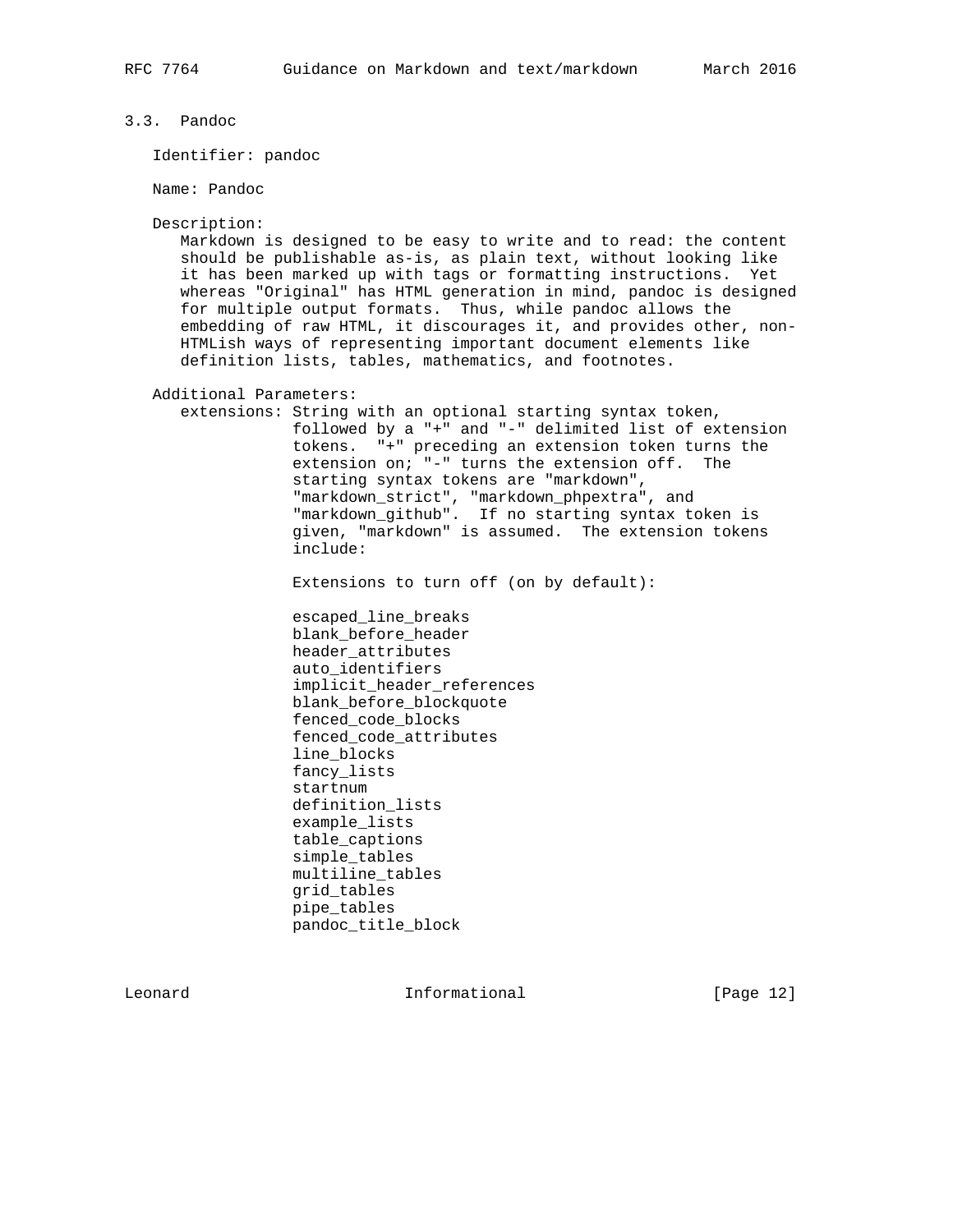yaml\_metadata\_block

 all\_symbols\_escapable intraword\_underscores strikeout superscript subscript inline\_code\_attributes tex\_math\_dollars raw\_html markdown\_in\_html\_blocks native\_divs native\_spans raw\_tex latex\_macros implicit\_figures footnotes inline\_notes citations Extensions to turn on (off by default): lists\_without\_preceding\_blankline hard\_line\_breaks ignore\_line\_breaks tex\_math\_single\_backslash tex\_match\_double\_backslash markdown\_attribute mmd\_title\_block abbreviations autolink\_bare\_uris ascii identifiers link\_attributes mmd\_header\_identifiers compact\_definition\_lists Fragment Identifiers: Pandoc defines fragment identifiers using the <id> in the {#<id> .class ...} production (PHP Markdown Extra attribute block). This syntax works for Header Identifiers and Code Block Identifiers. References: <http://johnmacfarlane.net/pandoc/README.html#pandocs-markdown> Contact Information: (individual) Prof. John MacFarlane <jgm@berkeley.edu>

<http://johnmacfarlane.net/>

Leonard **Informational Informational** [Page 13]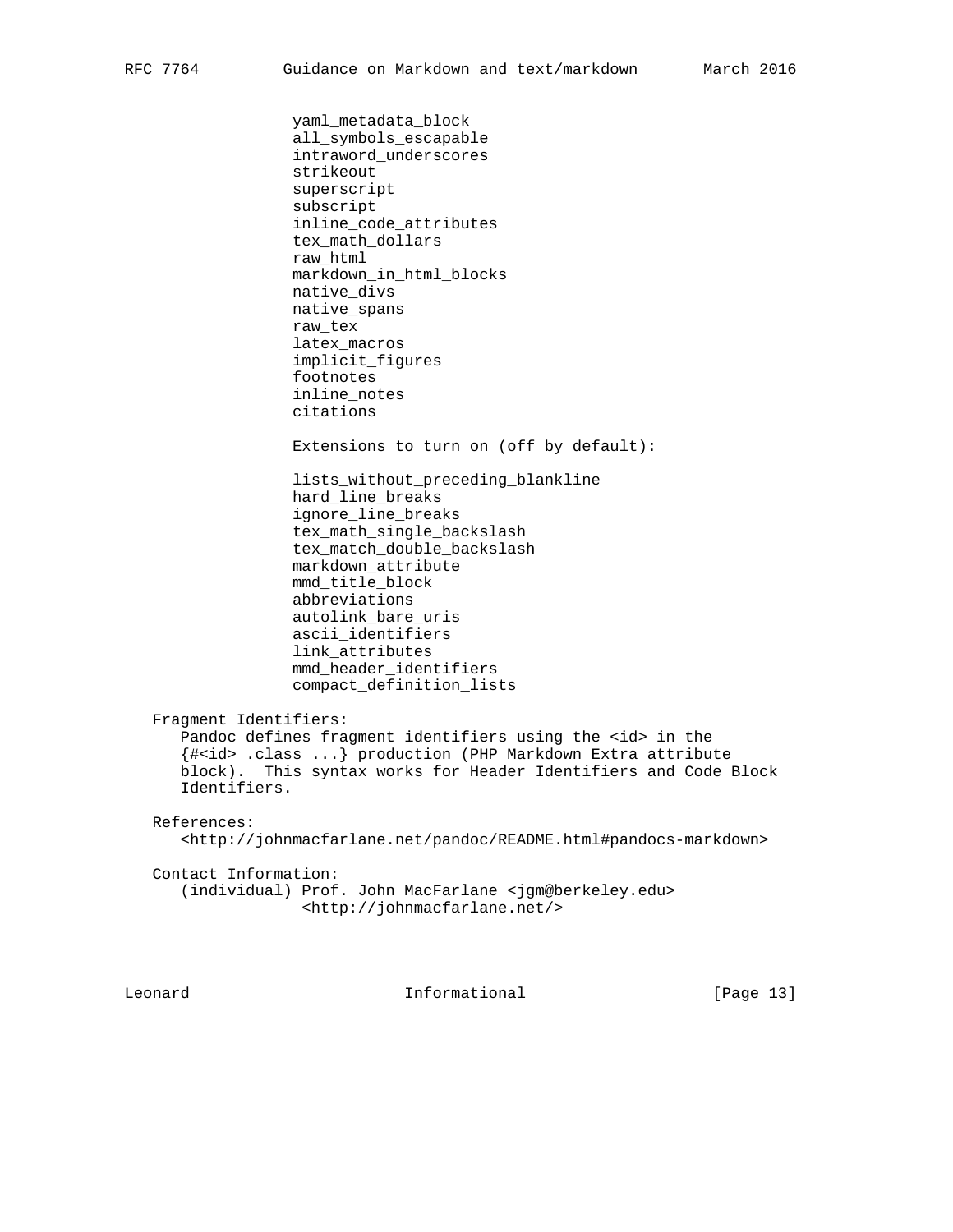```
3.4. Fountain (Fountain.io)
    Identifier: Fountain
   Name: Fountain
   Description:
      Fountain is a simple markup syntax for writing, editing, and
       sharing screenplays in plain, human-readable text. Fountain
       allows you to work on your screenplay anywhere, on any computer or
       tablet, using any software that edits text files.
    Fragment Identifiers:
       See <http://fountain.io/syntax#section-titlepage> and
       <http://fountain.io/syntax#section-sections>. In the following
      fragment identifiers, the <key> and <sec*> productions MUST have
       "/" characters percent-encoded.
       #/ Title Page (acts as metadata).
       #/<key> Title Page; <key> is the key string.
       #<sec1> *("/" <secn>)
           Section or subsection. The <sec1>..<secn> productions are
            the text of the Section line, with whitespace trimmed from
            both ends. Subsections (sections with multiple # characters
            at the beginning of the line in the source) are addressed
            hierarchically by preceding the subsection with higher-order
            sections. If the section hierarchy "skips", e.g., # to ###,
            use a blank section name, e.g.,
             #Section/ACT%20I//PATIO%20SCENE.
   References:
       <http://fountain.io/syntax>
    Contact Information:
       (individual) Stu Maschwitz <http://prolost.com/>
       (individual) John August <http://johnaugust.com/>
3.5. CommonMark
    Identifier: CommonMark
   Name: CommonMark
   Description:
      CommonMark is a standard, unambiguous syntax specification for
      Markdown, along with a suite of comprehensive tests to validate
Leonard Informational Informational [Page 14]
```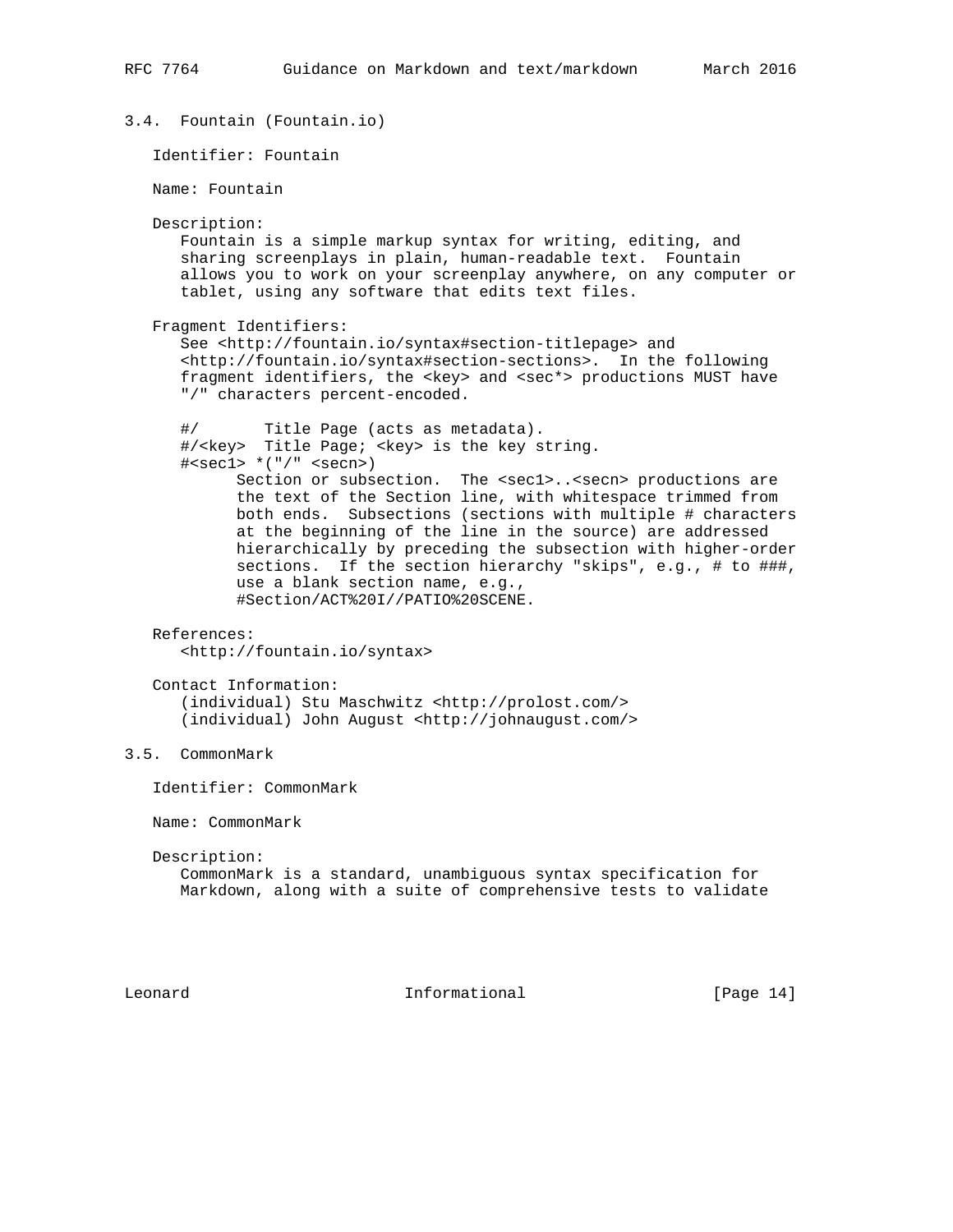Markdown implementations against this specification. The maintainers believe that CommonMark is necessary, even essential, for the future of Markdown.

 Compared to "Original", CommonMark is much longer and in a few instances contradicts "Original" based on seasoned experience. Although CommonMark specifically does not mandate any particular encoding for the input content, CommonMark draws in more of Unicode, UTF-8, and HTML (including HTML5) than "Original".

 This registration always refers to the latest version or an unspecified version (receiver's choice). Version 0.13 of the CommonMark specification was released 2014-12-10.

```
 References:
```
<http://spec.commonmark.org/>

Contact Information:

 (individual) John MacFarlane <jgm@berkeley.edu> (individual) David Greenspan <david@meteor.com> (individual) Vicent Marti <vicent@github.com> (individual) Neil Williams <neil@reddit.com> (individual) Benjamin Dumke-von der Ehe <ben@stackexchange.com> (individual) Jeff Atwood <jatwood@codinghorror.com>

3.6. kramdown-rfc2629 (Markdown for RFCs)

Identifier: kramdown-rfc2629

Name: Markdown for RFCs

Description:

 kramdown is a markdown parser by Thomas Leitner; it has a number of backends for generating HTML, LaTeX, and Markdown again. kramdown-rfc2629 is an additional backend to that: It allows the generation of XML2RFC XML markup (originally known as markup that is RFC 2629 compliant, now documented in RFC 7749).

#### References:

<https://github.com/cabo/kramdown-rfc2629>

Contact Information:

(individual) Carsten Bormann <cabo@tzi.org>

Leonard **Informational Informational** [Page 15]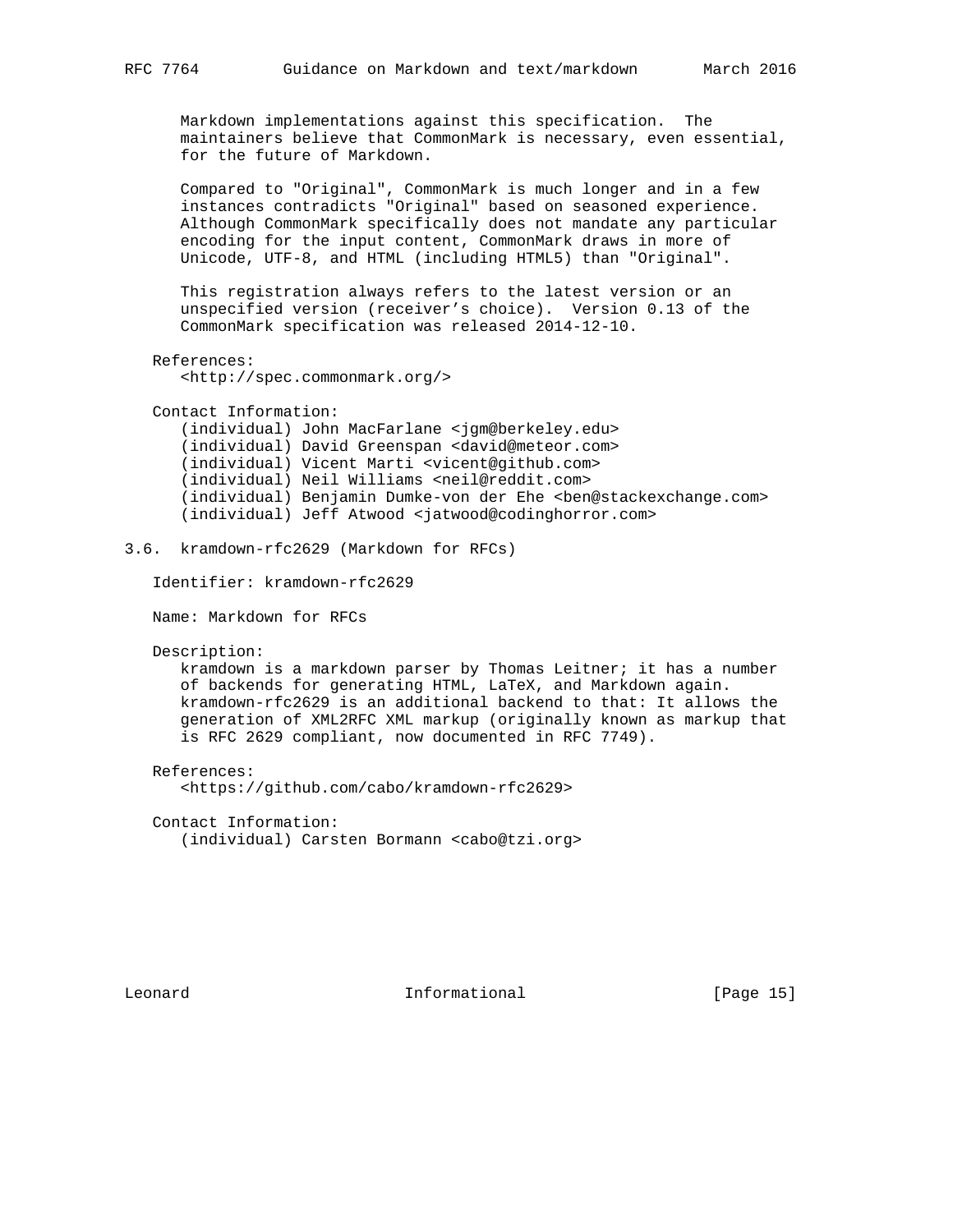```
3.7. rfc7328 (Pandoc2rfc)
    Identifier: rfc7328
   Name: Pandoc2rfc
   Description:
      Pandoc2rfc allows authors to write in "pandoc" that is then
```
 transformed to XML and given to xml2rfc. The conversions are, in a way, amusing, as we start off with (almost) plain text, use elaborate XML, and end up with plain text again.

```
 References:
 RFC 7328
 <https://github.com/miekg/pandoc2rfc>
```
 Contact Information: (individual) R. (Miek) Gieben <miek@google.com>

3.8. PHP Markdown Extra

Identifier: Extra

Name: Markdown Extra

```
 Description:
```
 Markdown Extra is an extension to PHP Markdown implementing some features currently not available with the plain Markdown syntax. Markdown Extra is available as a separate parser class in PHP Markdown Lib. Other implementations include Maruku (Ruby) and Python Markdown. Markdown Extra is supported in several content management systems, including Drupal, TYPO3, and MediaWiki.

```
 Fragment Identifiers:
Markdown Extra defines fragment identifiers using the <id> in the
 {#<id> .class ...} production (attribute block). This syntax works
 for headers, fenced code blocks, links, and images.
```
 References: <https://michelf.ca/projects/php-markdown/extra/>

 Contact Information: (individual) Michel Fortin <michel.fortin@michelf.ca>

Leonard **Informational Informational** [Page 16]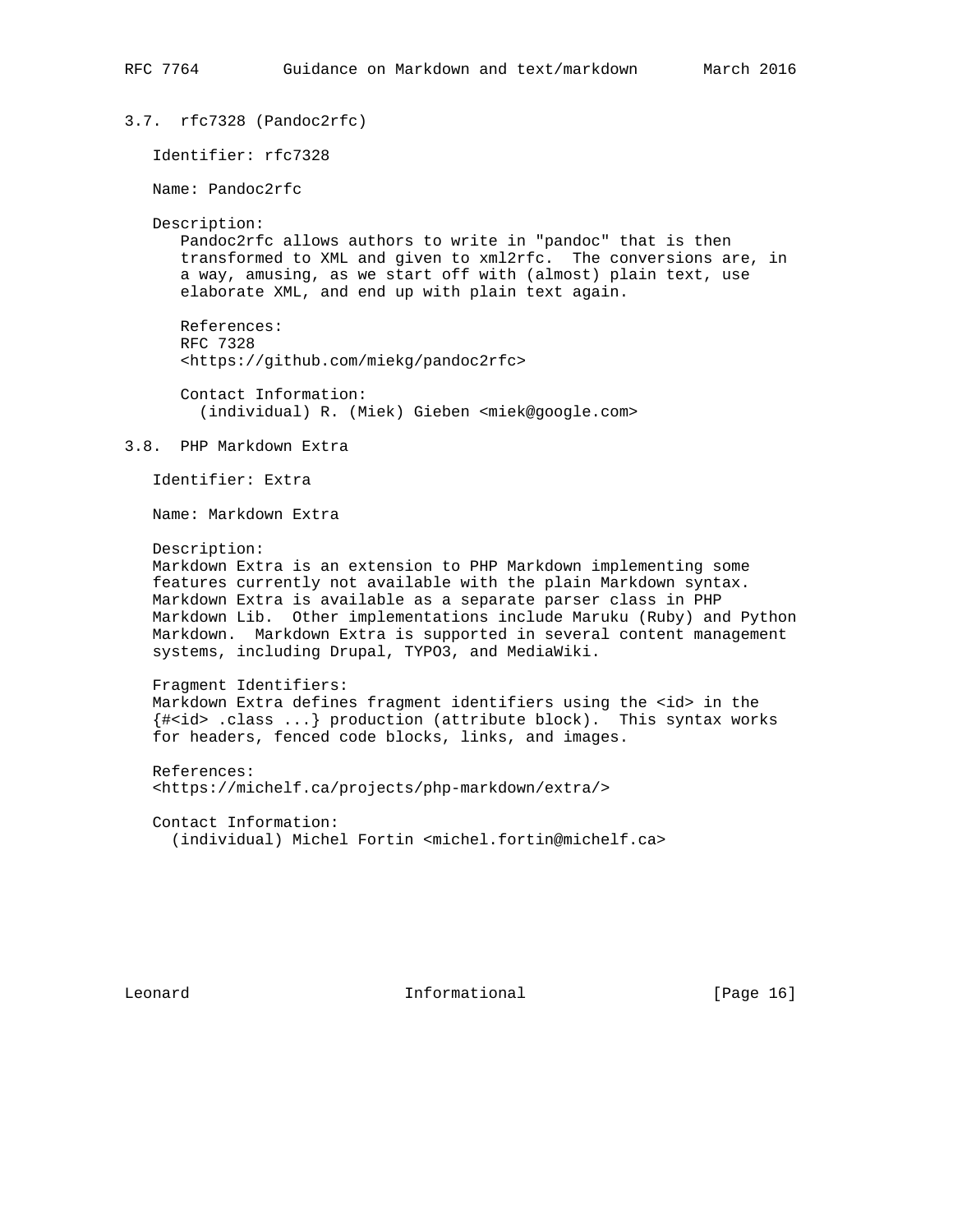4. Examples for Common Markdown Syntaxes

This section provides examples of the variants in Section 3.

```
4.1. MultiMarkdown
```
Title: Example of MultiMarkdown Keywords: IETF, example, footnotes

# MultiMarkdown Example #

MultiMarkdown supports several cool features, as well as several output formats:

- \* HTML<br>\* PDF
- \* PDF
- \* OpenDocument
- \* OPML<br>\* LaTe
- $_{\rm{LaTeX}}$

## Footnotes ##

Footnotes are described in the MultiMarkdown Syntax Guide.[^somesamplefootnote]

[^somesamplefootnote]: Here is the text of the footnote itself.

Figure 1: MultiMarkdown Example

Leonard **Informational Informational** [Page 17]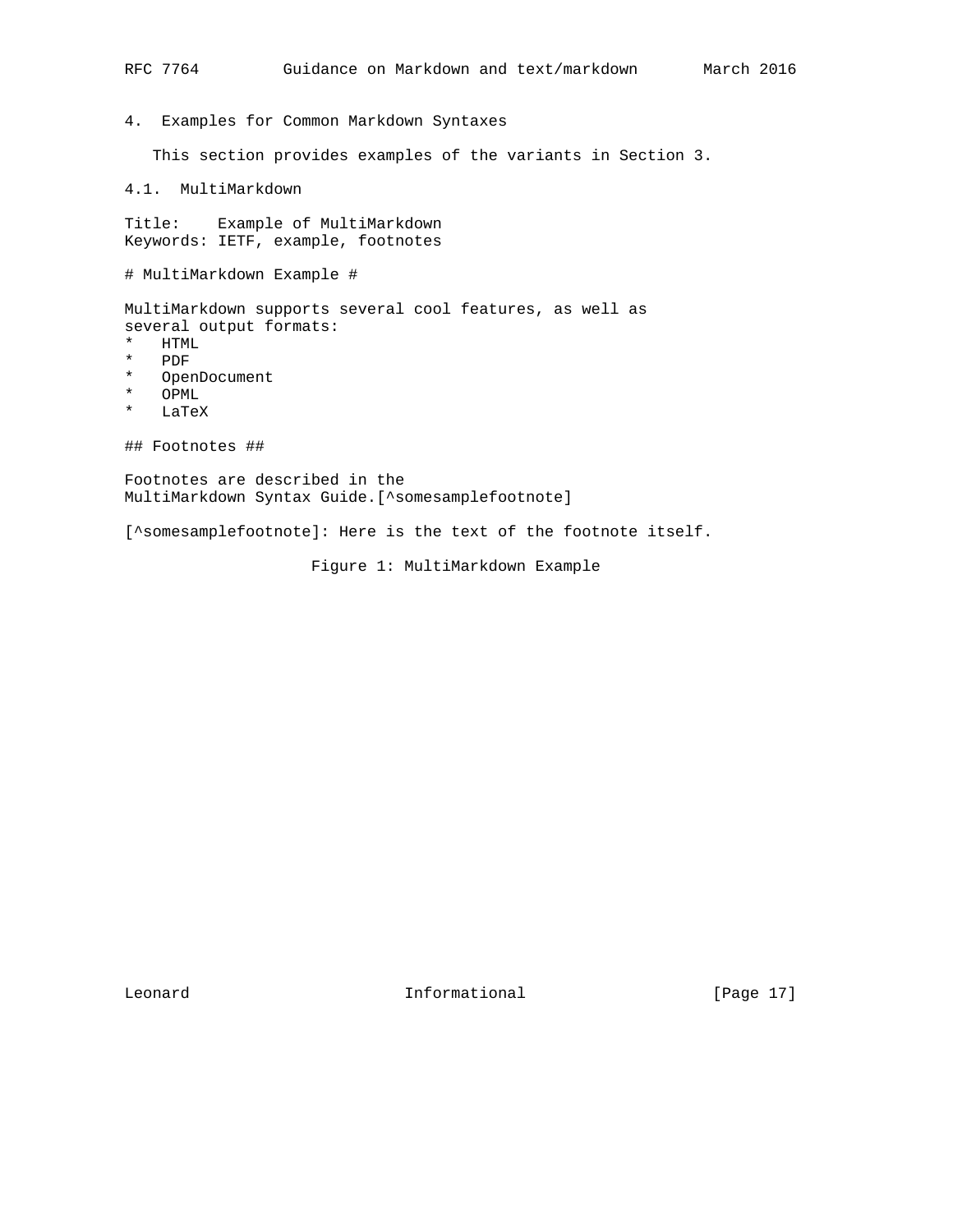```
4.2. GitHub-Flavored Markdown
```

```
# Start Out #
```
GFM is like regular Markdown with a few extra features. For example, http://www.example.com/ will get auto-linked. ˜˜This is strike-through text, demarked by the double tildes.<sup>~</sup>

```
. . .
function test() {
  return "notice this feature?");
}
'''
```
# Table Alignments #

| Left   | Center  | Right   |  |
|--------|---------|---------|--|
|        |         |         |  |
| cats   | Paxton  | \$1600  |  |
| dogs   | Ruff    | \$30    |  |
| zebras | Stripes | \$20900 |  |

Figure 2: GitHub Flavored Markdown Example

Leonard **Informational Informational** [Page 18]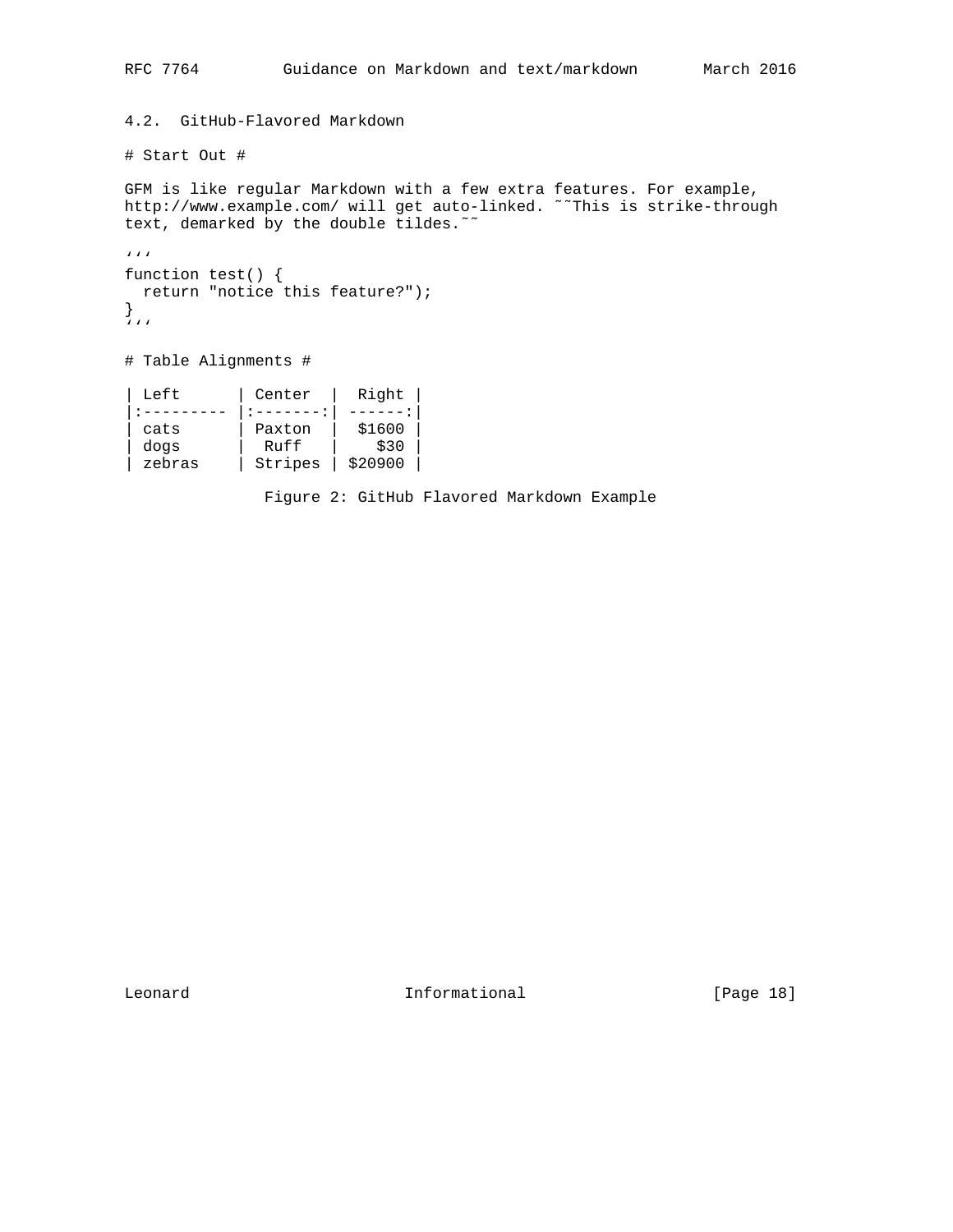4.3. Pandoc % Pandoc User's Guide % John MacFarlane % August 30, 2014 Synopsis {#syn} ======== pandoc [\*options\*] [\*input-file\*]... Description {#desc} =========== Pandoc is a [Haskell] library for converting from one markup format to another, and a command-line tool that uses this library. #### Extension: 'header\_attributes' #### {#ext-header-attributes} Headers can be assigned attributes using this syntax at the end of the line containing the header text: {#identifier .class .class key=value key=value} Thus, for example, the following headers will all be assigned the identifier 'foo': # My header {#foo} ## My header ## {#foo} My other header {#foo} ---------------

Figure 3: Pandoc Example

Leonard Informational [Page 19]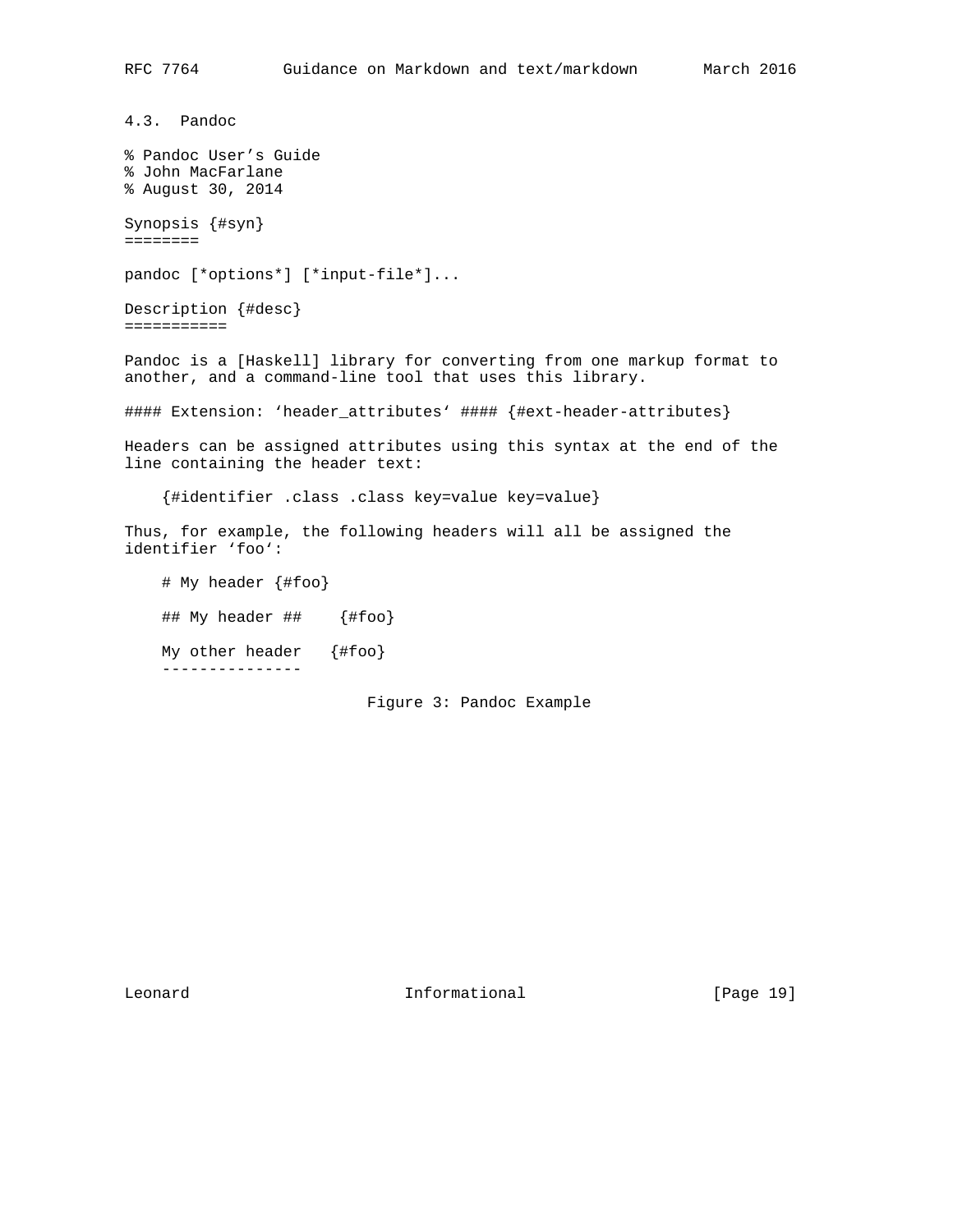RFC 7764 Guidance on Markdown and text/markdown March 2016 4.4. Fountain (Fountain.io) INT. BOXCAR - MOVING - DAY ?AGENT MORTIMER lies bleeding in the corner. The car ROCKS gently. Mortimer pulls out his cell phone and dials. MORTIMER? Come on. Pick up. CUT TO:? ext. hotel bar - day? A fiercely gorgeous brunette sips the last of something from a rocks glass. This is REBECCA. Behind her, a dark FIGURE approaches. She seems not to notice. REBECCA?(to Bartender) Rittenhouse, neat. FIGURE (O.S.) ^ Ritenhouse, neat. She turns to find the source of the voice. FIGURE Excellent choice. Before she can reply, her phone RINGS.? > INTERCUT WITH:? .THE BOXCAR Where MORTIMER is just barely holding on to life. Figure 4: Fountain Example

Leonard Informational [Page 20]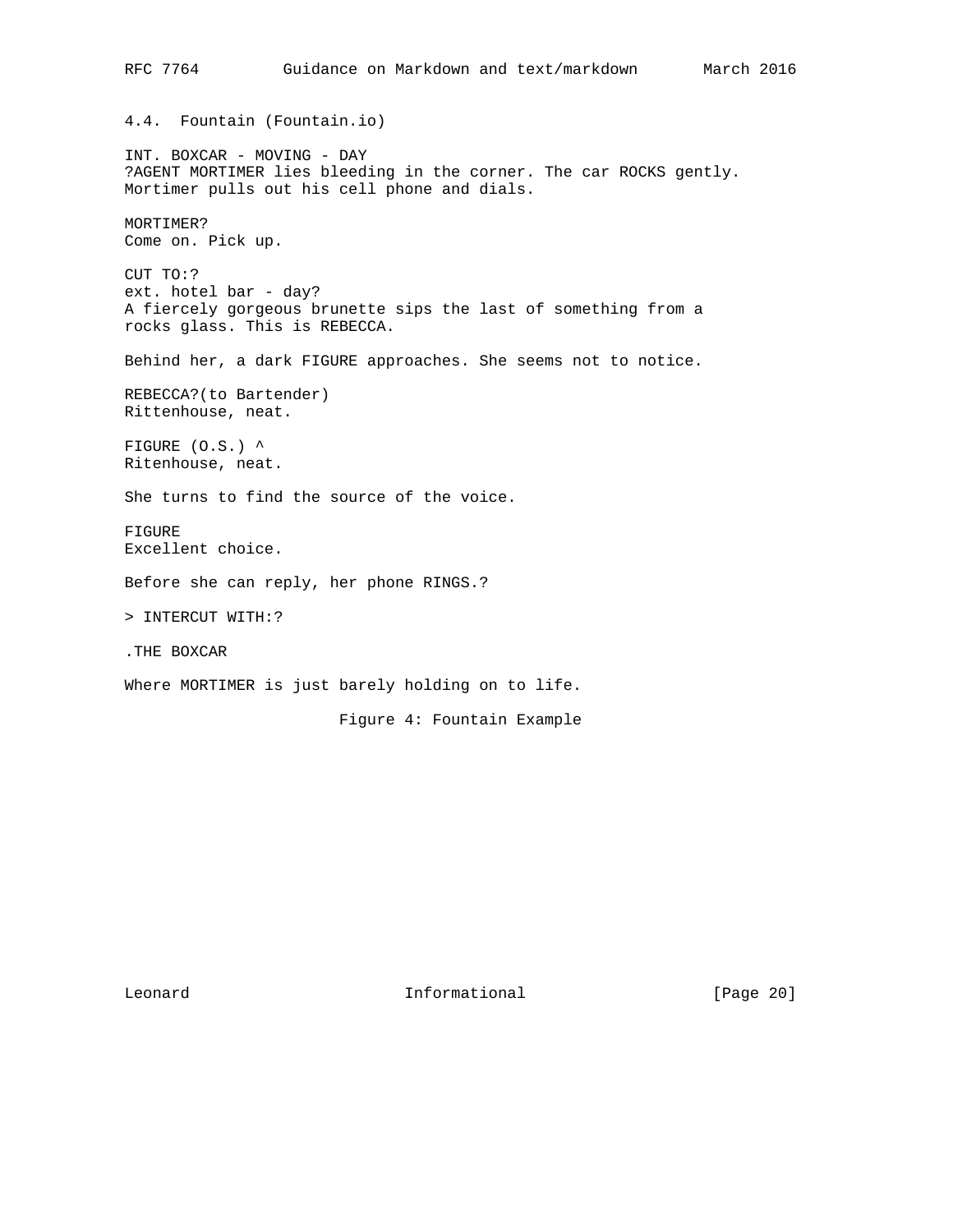## 4.5. CommonMark

CommonMark is like Markdown.

Here are some entity names that you can use with CommonMark: ' & amp; & copy; & AElig; & Dcaron; & frac34; & Hilbert Space; & Differential D; ∲ '

 You can see more at [the CommonMark website](http://commonmark.org/ "CommonMark").

- foo \*\*\*
- bar

Tildes can be used for fenced code blocks:

 $\sim \sim \sim$ 

- $\leq$  $\rightarrow$
- $\sim$   $\sim$   $\sim$



Leonard Informational [Page 21]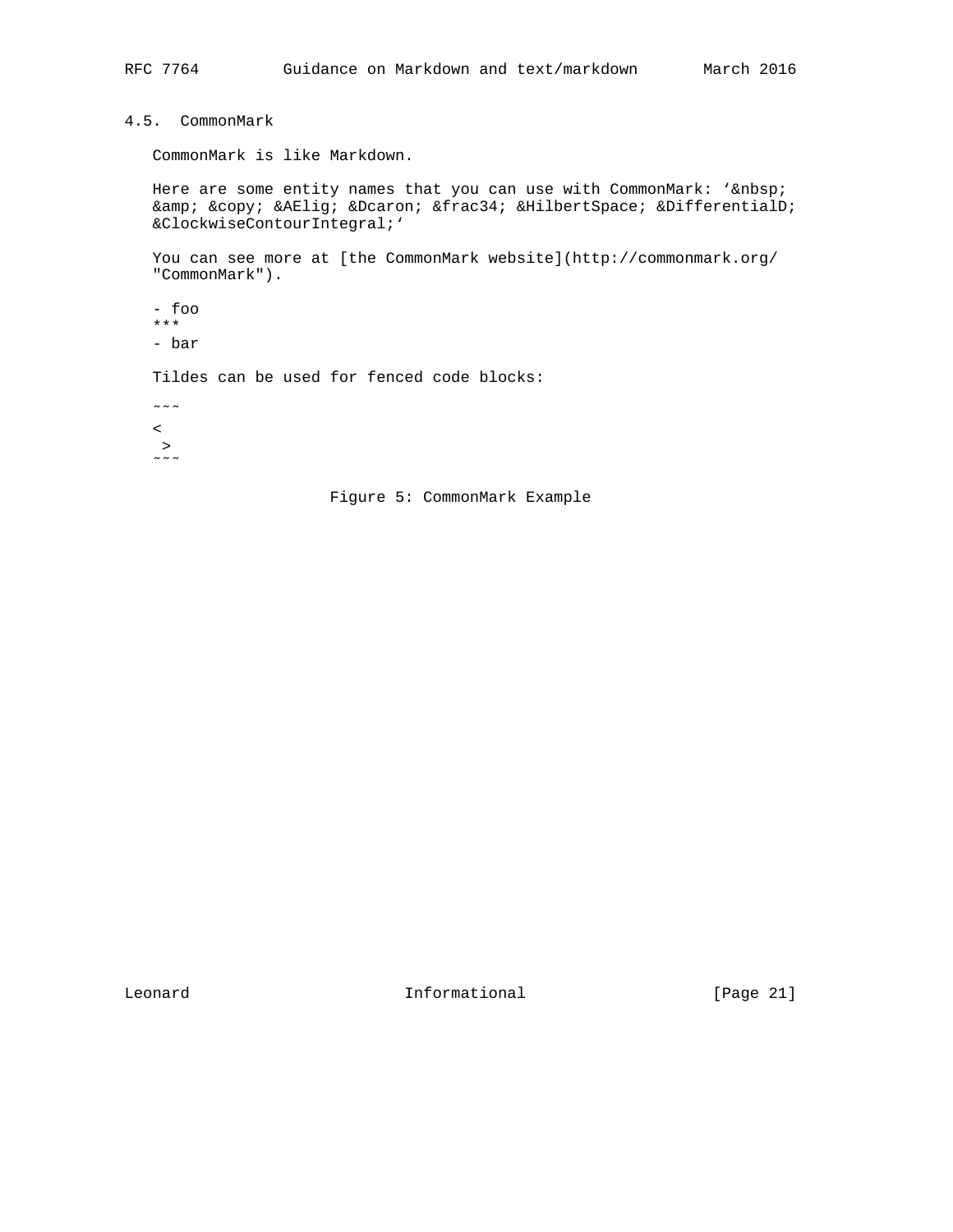```
RFC 7764 Guidance on Markdown and text/markdown March 2016
4.6. kramdown-rfc2629 (Markdown for RFCs)
---
title: STUN/TURN using PHP in Despair
abbrev: STuPiD-excerpt
docname: draft-hartke-xmpp-stupid-excerpt-00
date: 2009-07-05
category: info
ipr: trust200902
area: General
workgroup: XMPP Working Group
keyword: Internet-Draft
stand_alone: yes
pi: [toc, sortrefs, symrefs]
author:
 -
    ins: K. Hartke
    name: Klaus Hartke
    email: example@tzi.org
normative:
  RFC2119:
informative:
  RFC5389:
   STUNT:
    target: http://www.example.com/oob
    title: STUNT & out-of-band channels
     author:
      name: Robbie Hanson
      ins: R. Hanson
     date: 2007-09-17
--- abstract
NAT (Network Address Translator) Traversal may require TURN
```
(Traversal Using Relays around NAT) functionality in certain cases that are not unlikely to occur. There is little incentive to deploy TURN servers, except by those who need them $\&\#x2014$ ; who may not be in a position to deploy a new protocol on an Internet-connected node, in particular not one with deployment requirements as high as those of TURN.

--- middle

Leonard Informational [Page 22]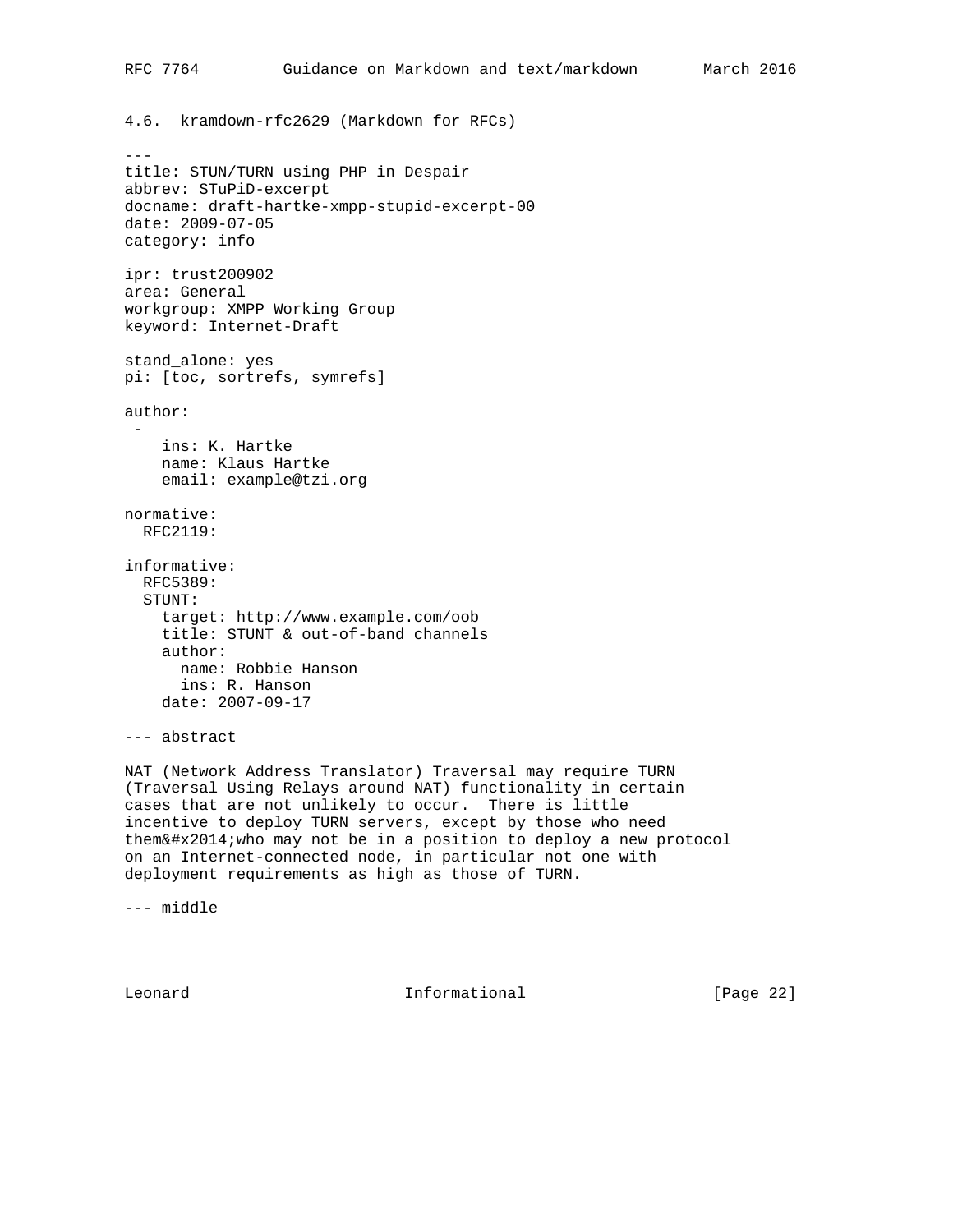```
RFC 7764 Guidance on Markdown and text/markdown March 2016
Introduction {#problems}
============
"STUN/TURN using PHP in Despair" is a highly deployable protocol for
obtaining TURN-like functionality, while also providing the most
important function of STUN {{RFC5389}}.
The Need for Standardization {#need}
----------------------------
Having one standard form of STuPiD service instead of one specific to
each kind of client also creates an incentive for optimized
implementations.
˜˜˜˜˜˜˜˜˜˜
        STuPiD ''''''''''''''''''''''''''''''',
       Script <-----------------------------.,
 | ,
\wedge , \wedge , \wedge , \wedge , \wedge , \wedge , \wedge , \wedge , \wedge , \wedge , \wedge , \wedge , \wedge , \wedge , \wedge , \wedge , \wedge , \wedge , \wedge , \wedge , \wedge , \wedge , \wedge , \wedge , \wedge , \wedge , \wedge , \wedge | , | ,
(1) , (3) POST | , | , GET
 | , | ,
 | v | v
        Peer A -----------------------> Peer B
                       (2)
                      out-of-band
                      Notification
\sim \sim \sim \sim \sim \sim{: #figops title="STuPiD Protocol Operation"}
Terminology {#Terminology}
-----------
In this document, the key words "MUST", "MUST NOT", "REQUIRED",
"SHALL", "SHALL NOT", "SHOULD", "SHOULD NOT", "RECOMMENDED", "MAY",
and "OPTIONAL" are to be interpreted as described in BCP 14, RFC 2119
{{RFC2119}} and indicate requirement levels for compliant STuPiD
implementations.
--- back
Sample Implementation {#impl}
=====================
˜˜˜˜˜˜˜˜˜˜
Leonard Informational Informational [Page 23]
```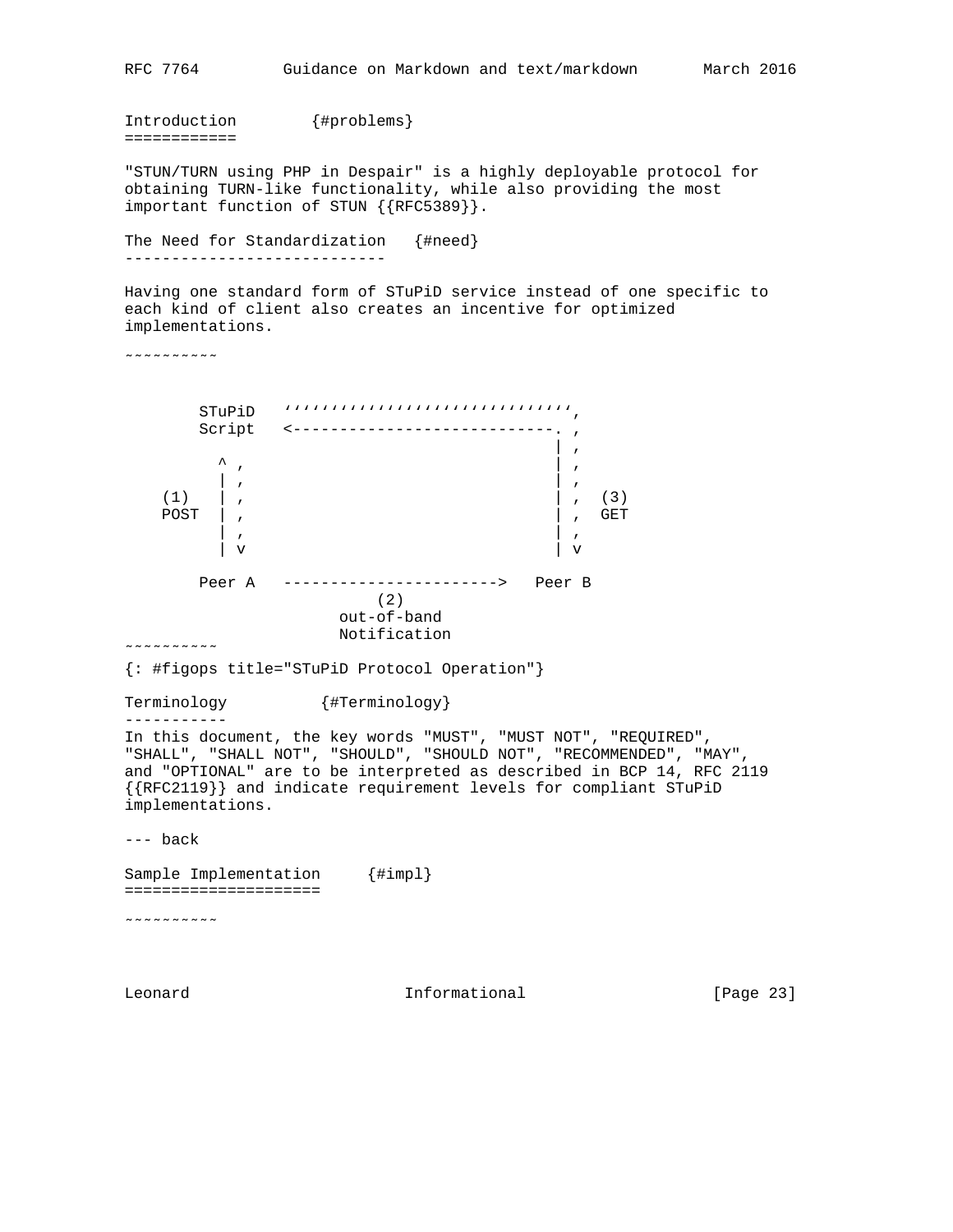<?php header("Cache-Control: no-cache, must-revalidate"); header("Expires: Sat, 26 Jul 1997 05:00:00 GMT"); header("Content-Type: application/octet-stream");

?>  $\sim$   $\sim$   $\sim$   $\sim$   $\sim$   $\sim$   $\sim$ 

{: #figimpl title="STuPiD Sample Implementation"}

Figure 6: Markdown for RFCs Example

Leonard **Informational Informational** [Page 24]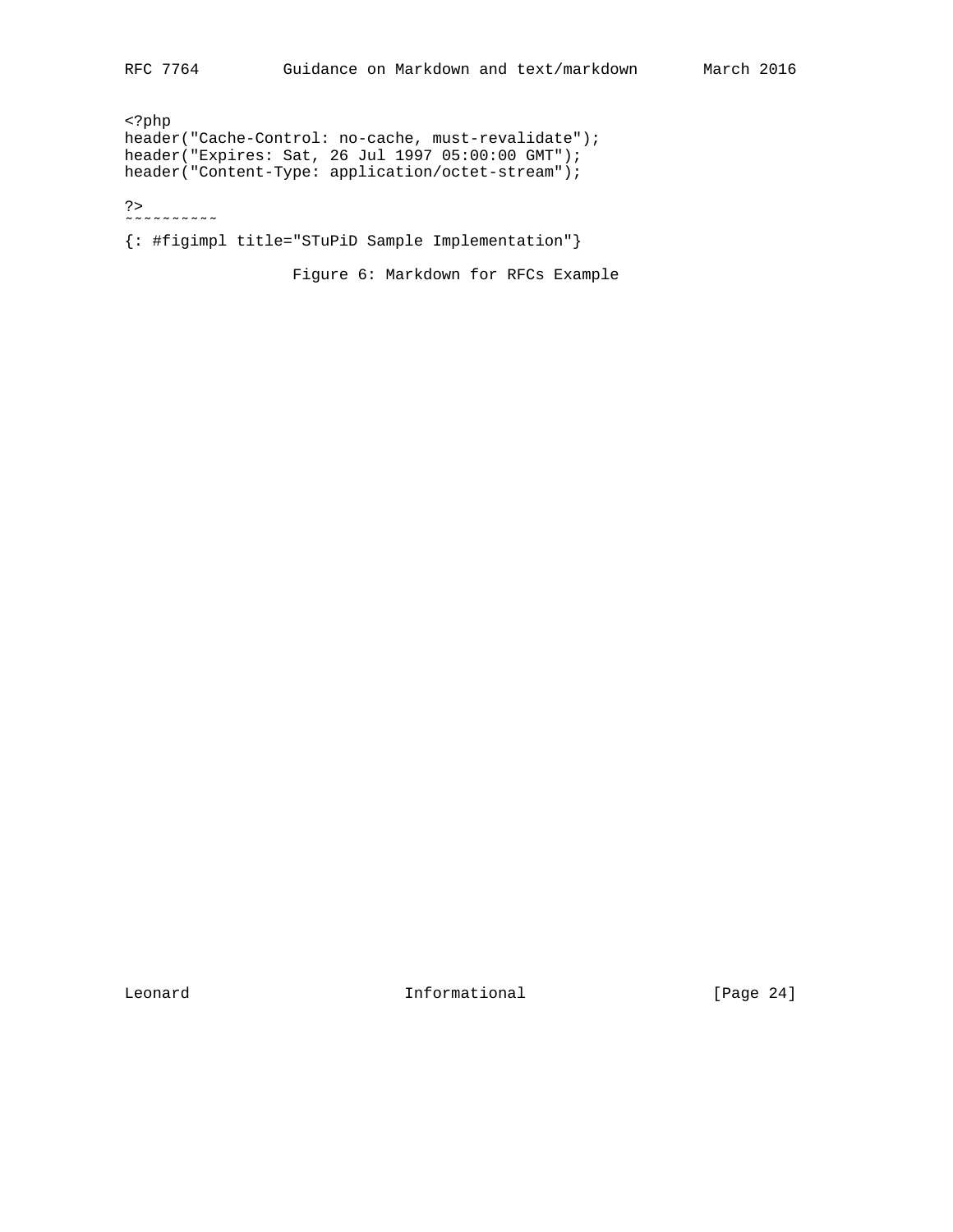4.7. rfc7328 (Pandoc2rfc)

 Pandoc2rfc expects multiple files as input. The following figure is example of "middle.mkd".

# Introduction

<?rfc toc="yes"?> <?rfc symrefs="yes"?> <?rfc sortrefs="yes"?> <?rfc subcompact="no"?> <?rfc compact="yes"?> <?rfc comments="yes"?>

This document presents a technique for using Pandoc syntax as a source format for documents in the Internet-Drafts (I-Ds) and Request for Comments (RFC) series.

This version is adapted to work with 'xml2rfc' version 2.x.

Pandoc is an "almost plain text" format and therefore particularly well suited for editing RFC-like documents.

> Note: this document is typeset in Pandoc.

> NB: this is mostly text to test Pandoc2rfc, the canonical > documentation is [RFC 7328][p2r].

[p2r]: http://www.rfc-editor.org/info/rfc7328

# Pandoc to RFC

> Pandoc2rfc -- designed to do the right thing, until it doesn't.

When writing [](#RFC4641) we directly wrote the XML. Needless to say it was tedious even though the XML of [xml2rfc](http://xml2rfc.ietf.org/) is very "light". The [latest version of xml2rfc version 2 can be found here](http://pypi.python.org/pypi/xml2rfc/).

Figure 7: Pandoc2rfc Example (middle.mkd)

5. IANA Considerations

 IANA has registered the syntaxes specified in Section 3 in the "Markdown Variants" registry.

Leonard **Informational Informational** [Page 25]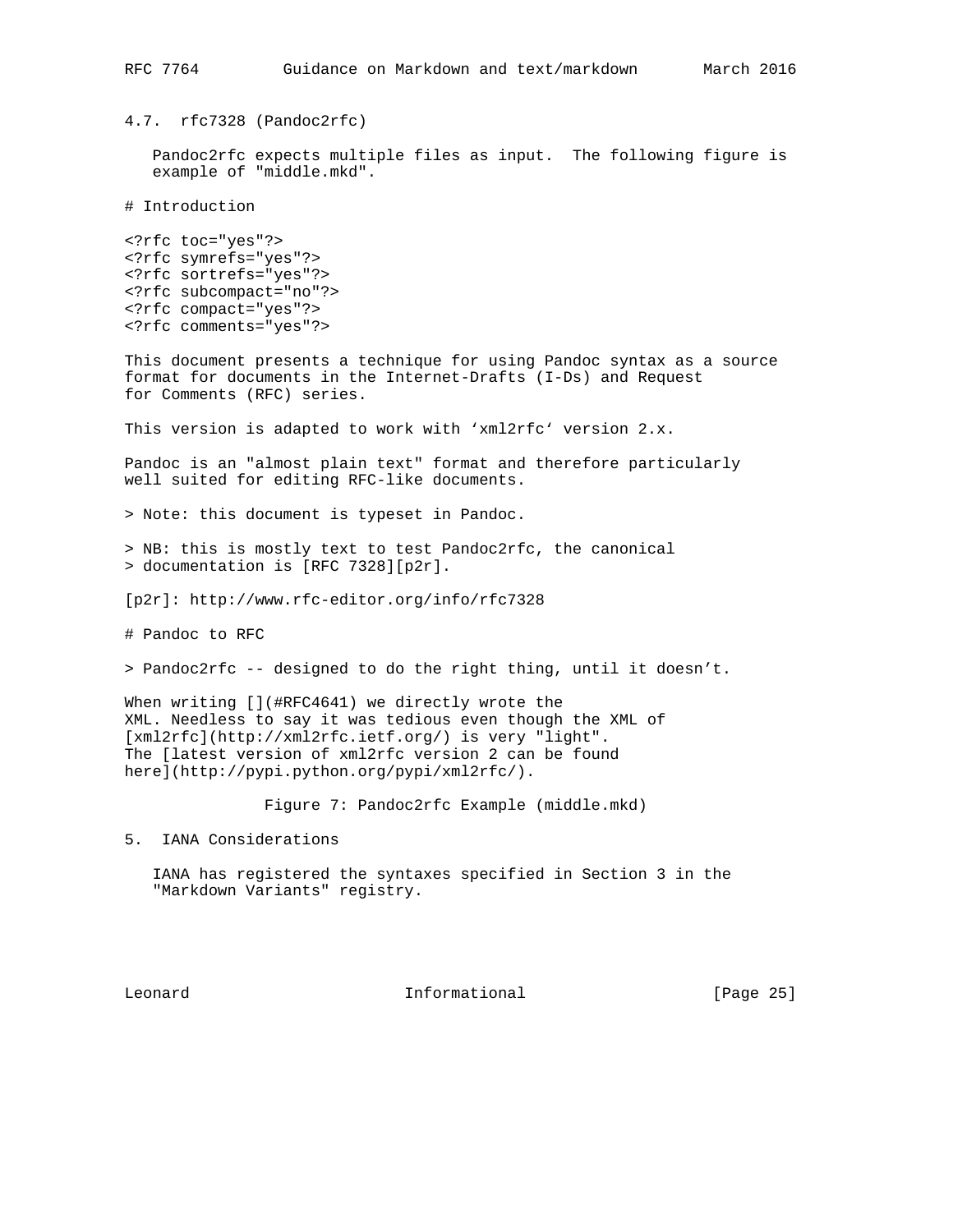## 6. Security Considerations

 See the respective syntax descriptions and output media type registrations for their respective security considerations.

- 7. References
- 7.1. Normative References
	- [MARKDOWN] Gruber, J., "Daring Fireball: Markdown", December 2004, <http://daringfireball.net/projects/markdown/>.
	- [MDSYNTAX] Gruber, J., "Daring Fireball: Markdown Syntax Documentation", <http://daringfireball.net/projects/markdown/syntax>.
	- [RFC2119] Bradner, S., "Key words for use in RFCs to Indicate Requirement Levels", BCP 14, RFC 2119, DOI 10.17487/RFC2119, March 1997, <http://www.rfc-editor.org/info/rfc2119>.
	- [RFC5322] Resnick, P., Ed., "Internet Message Format", RFC 5322, DOI 10.17487/RFC5322, October 2008, <http://www.rfc-editor.org/info/rfc5322>.
	- [RFC6657] Melnikov, A. and J. Reschke, "Update to MIME regarding "charset" Parameter Handling in Textual Media Types", RFC 6657, DOI 10.17487/RFC6657, July 2012, <http://www.rfc-editor.org/info/rfc6657>.
	- [RFC7763] Leonard, S., "The text/markdown Media Type", RFC 7763, DOI 10.17487/RFC7763, March 2016, <http://www.rfc-editor.org/info/rfc7763>.
- 7.2. Informative References
	- [UNICODE] The Unicode Consortium, "The Unicode Standard, Version 8.0", (Mountain View, CA: The Unicode Consortium, 2015. ISBN 978-1-936213-10-8), <http://www.unicode.org/versions/Unicode8.0.0/>.
	- [HUMANE] Atwood, J., "Is HTML a Humane Markup Language?", May 2008, <http://blog.codinghorror.com/ is-html-a-humane-markup-language/>.
	- [DIN2MD] Gruber, J., "Dive Into Markdown", March 2004, <http://daringfireball.net/2004/03/dive\_into\_markdown>.

Leonard Informational [Page 26]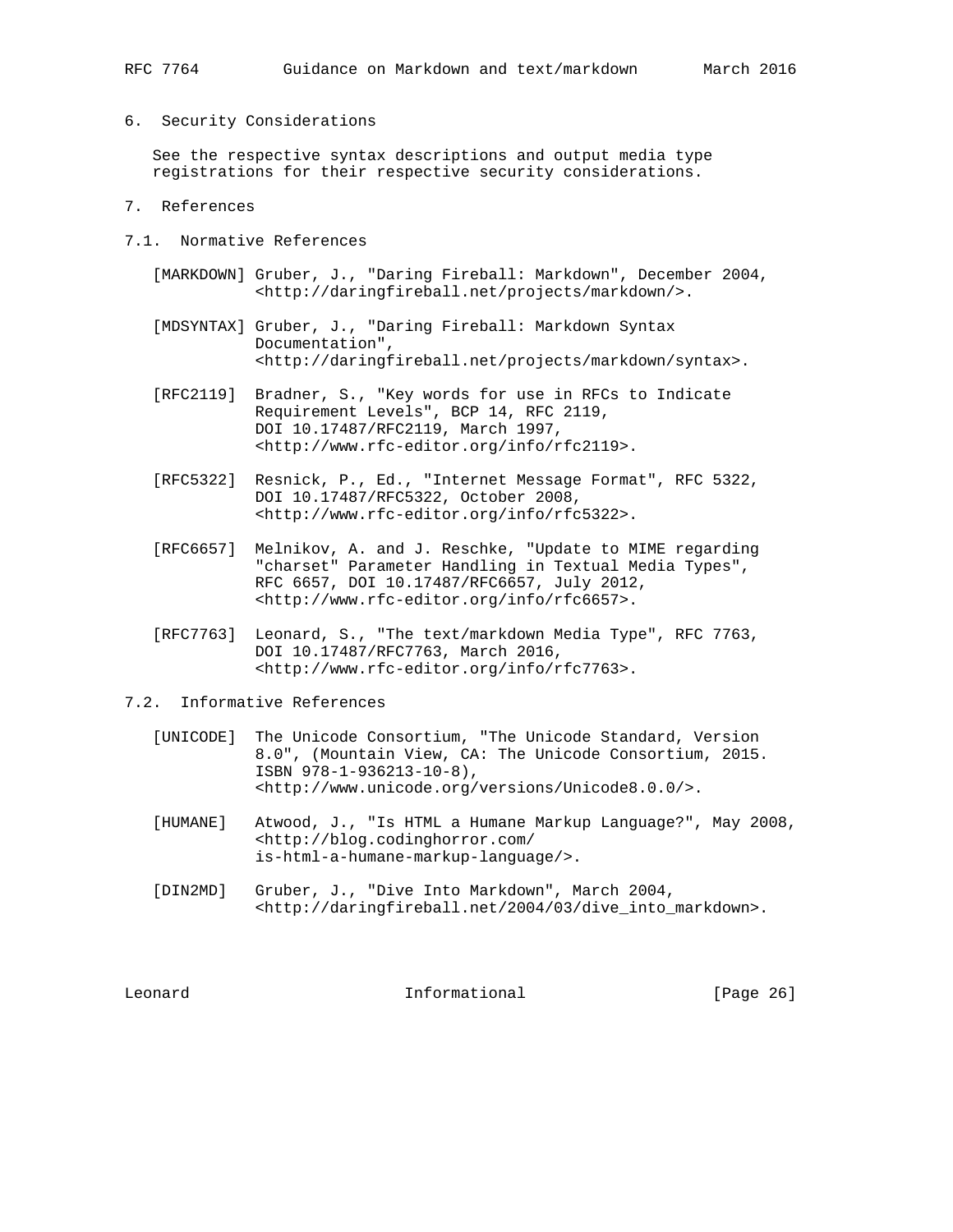- [MD102b8] Gruber, J., "Subject: [ANN] Markdown.pl 1.0.2b8", message to the markdown-discuss mailing list, 9 May 2007, <http://six.pairlist.net/pipermail/markdown-discuss/ 2007-May/000615.html>, <http://daringfireball.net/projects/downloads/ Markdown\_1.0.2b8.tbz>.
- [CATPICS] Gruber, J. and M. Arment, "The Talk Show: Ep. 88: 'Cat Pictures' (Side 1)", July 2014, <http://daringfireball.net/thetalkshow/2014/07/19/ep-088>.
- [INETMEME] Solon, O., "Richard Dawkins on the internet's hijacking of the word 'meme'", June 2013, <http://www.wired.co.uk/news/archive/2013-06/20/ richard-dawkins-memes>, <http://www.webcitation.org/6HzDGE9Go>.
- [MULTIMD] Penney, F., "MultiMarkdown", <http://fletcherpenney.net/multimarkdown/>.
- [PANDOC] MacFarlane, J., "Pandoc", <http://johnmacfarlane.net/pandoc/>.
- [RAILFROG] Railfrog Team, "Railfrog", April 2009, <http://railfrog.com/>.
- [RFC793] Postel, J., "Transmission Control Protocol", STD 7, RFC 793, DOI 10.17487/RFC0793, September 1981, <http://www.rfc-editor.org/info/rfc793>.
- [RFC6533] Hansen, T., Ed., Newman, C., and A. Melnikov, "Internationalized Delivery Status and Disposition Notifications", RFC 6533, DOI 10.17487/RFC6533, February 2012, <http://www.rfc-editor.org/info/rfc6533>.
- [RFC6838] Freed, N., Klensin, J., and T. Hansen, "Media Type Specifications and Registration Procedures", BCP 13, RFC 6838, DOI 10.17487/RFC6838, January 2013, <http://www.rfc-editor.org/info/rfc6838>.
- [XML1.0-5] Bray, T., Paoli, J., Sperberg-McQueen, M., Maler, E., and F. Yergeau, "Extensible Markup Language (XML) 1.0 (Fifth Edition)", W3C Recommendation REC-xml-20081126, November 2008, <http://www.w3.org/TR/2008/REC-xml-20081126>.

Leonard **Informational Informational** [Page 27]